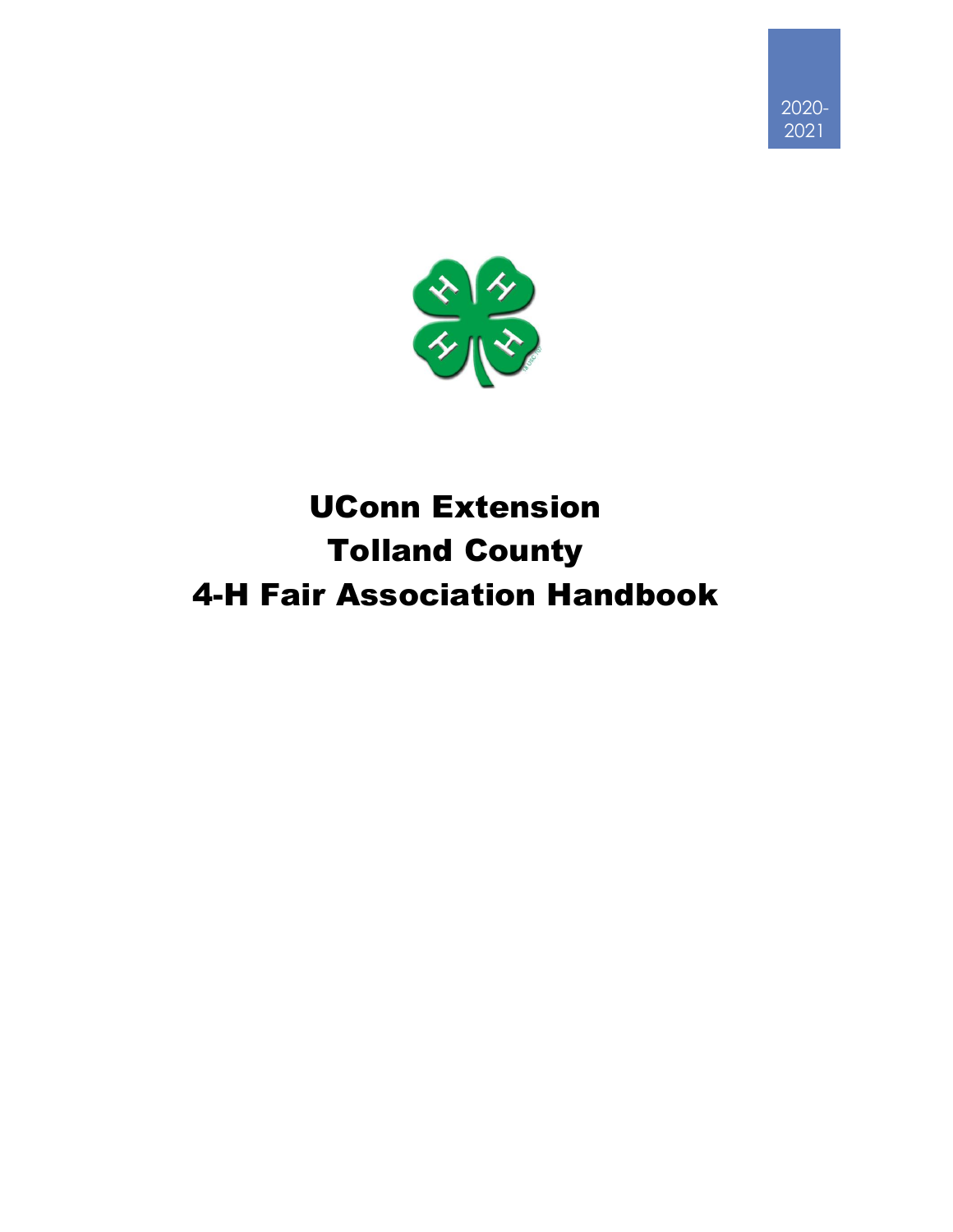## Table of Contents:

| page<br>o |
|-----------|
| $3-9$     |
|           |

# Policies and Procedures

| 10-13     |
|-----------|
| 13        |
| 14-20     |
| $21 - 23$ |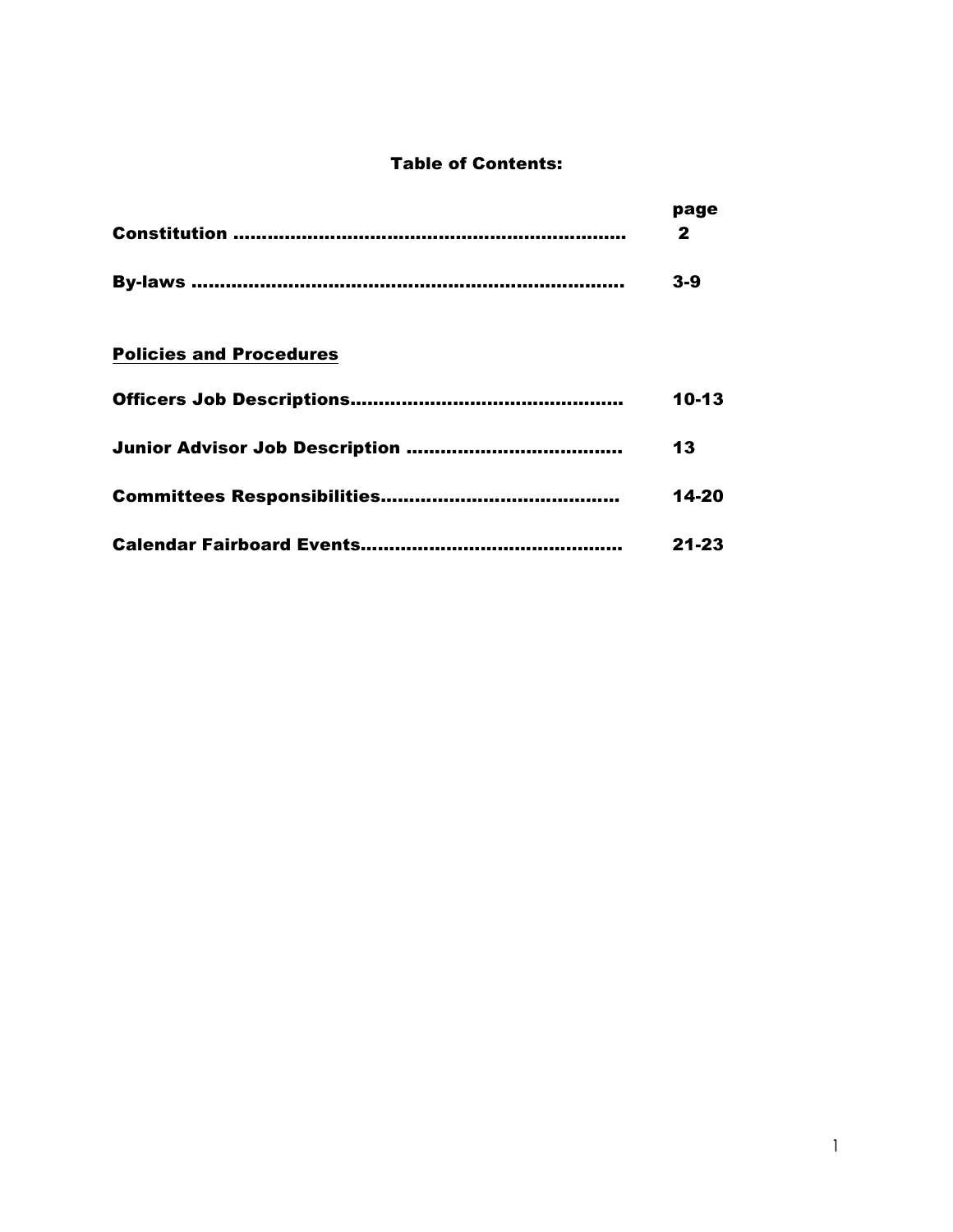# THE TOLLAND COUNTY 4-H FAIR ASSOCIATION, INCORPORATED

 $\_$  , and the contribution of the contribution of the contribution of the contribution of  $\mathcal{L}_\text{max}$ 

# Constitution  $\_$  , and the contribution of the contribution of the contribution of the contribution of  $\mathcal{L}_\text{max}$

## Article I

## Name

The name of the association shall be the "Tolland County 4-H Fair Association, Incorporated".

## Article II

## Purpose

The purpose of this organization shall be to sponsor and operate an annual county 4-H fair. The organization and operation shall be carried out by the 4-H members, 4-H alumni and adult 4-H volunteers for the purpose of developing leadership ability among enrolled youth of Tolland County.

## Article III

## Place of Business

The principle place of business shall be in the Town of Vernon, but the Directors may, from time to time designate any other town in Tolland County as the place of business.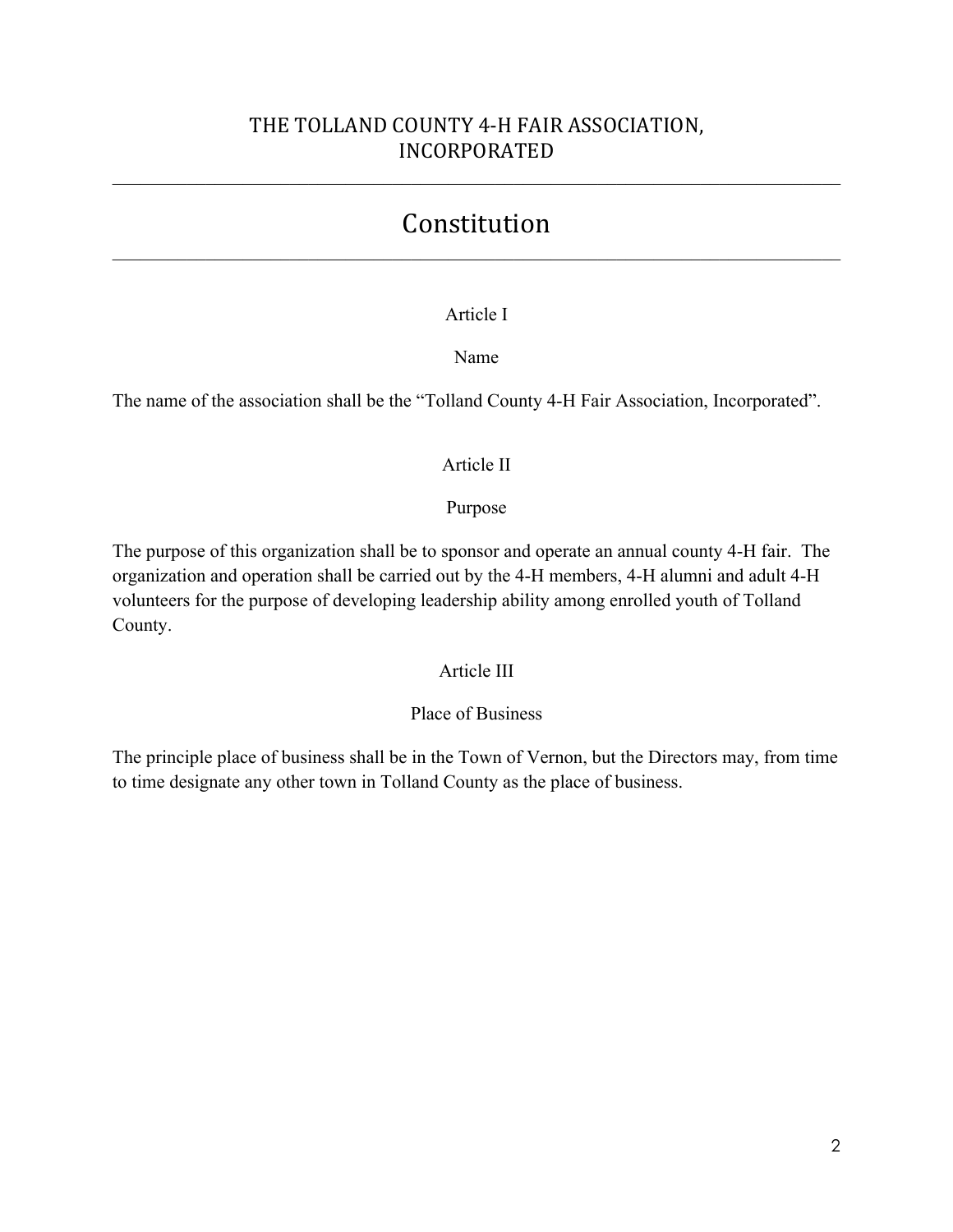# By-laws  $\_$  , and the contribution of the contribution of the contribution of the contribution of  $\mathcal{L}_\text{max}$

 $\_$  , and the contribution of the contribution of the contribution of the contribution of  $\mathcal{L}_\text{max}$ 

## **Article I**

## **Membership**

Section 1 – The members of the Fair Association shall be all those who are enrolled 4-H members in Tolland County.

Section 2 – Each member as designated above, is entitled to one vote at the Annual Meeting or any special membership meeting called during the year.

Section 3 – Membership in the 4-H Fair Association is open to all youth, regardless of race, color, sex, religion or national origin.

## **Article II**

## **Directors, Officers, and Advisors**

Section 1 – The Board of Directors shall consist of  $\leq$  30 members and shall have the general management of the affairs and business of the Fair Association in consultation with Adult Fair Advisors. Each 4-H Club is requested to send one member to the Board of Directors meeting.

Section 2 – The Board of Directors shall be elected for three-year terms in such a manner that the terms of one-third of the Directors expire each year. The nominating committee will present a slate of up to ten (10) new three-year directors which will be voted on by the membership at the Annual Meeting. The nominating committee will also present a slate to fill the vacancies in the non-expired terms of one and two year directors which will also be voted on at the Annual Meeting. Nominations may also be accepted from the floor.

Section 3 – The officers of the Fair Association shall consist of a President, three Vice Presidents and three Assistant Vice Presidents, Recording Secretary, Corresponding Secretary, Treasurer, and Assistant Treasurer. There shall be up to twelve (12) Committee Chair positions and shall consist of some or all of the following: Activities Building Committee, Dog Show Committee, Entries and Tallies Committee, Fair Book/Sponsorship Committee, Grounds and Safety Committee, Horse Show Committee, Judges, Stewards and Superintendents Committee, Kitchen and Food Service Committee, Program Committee, Publicity Committee, Ribbons and Trophies Committee and Special Projects Committee. Officers and Committee Chairs shall be elected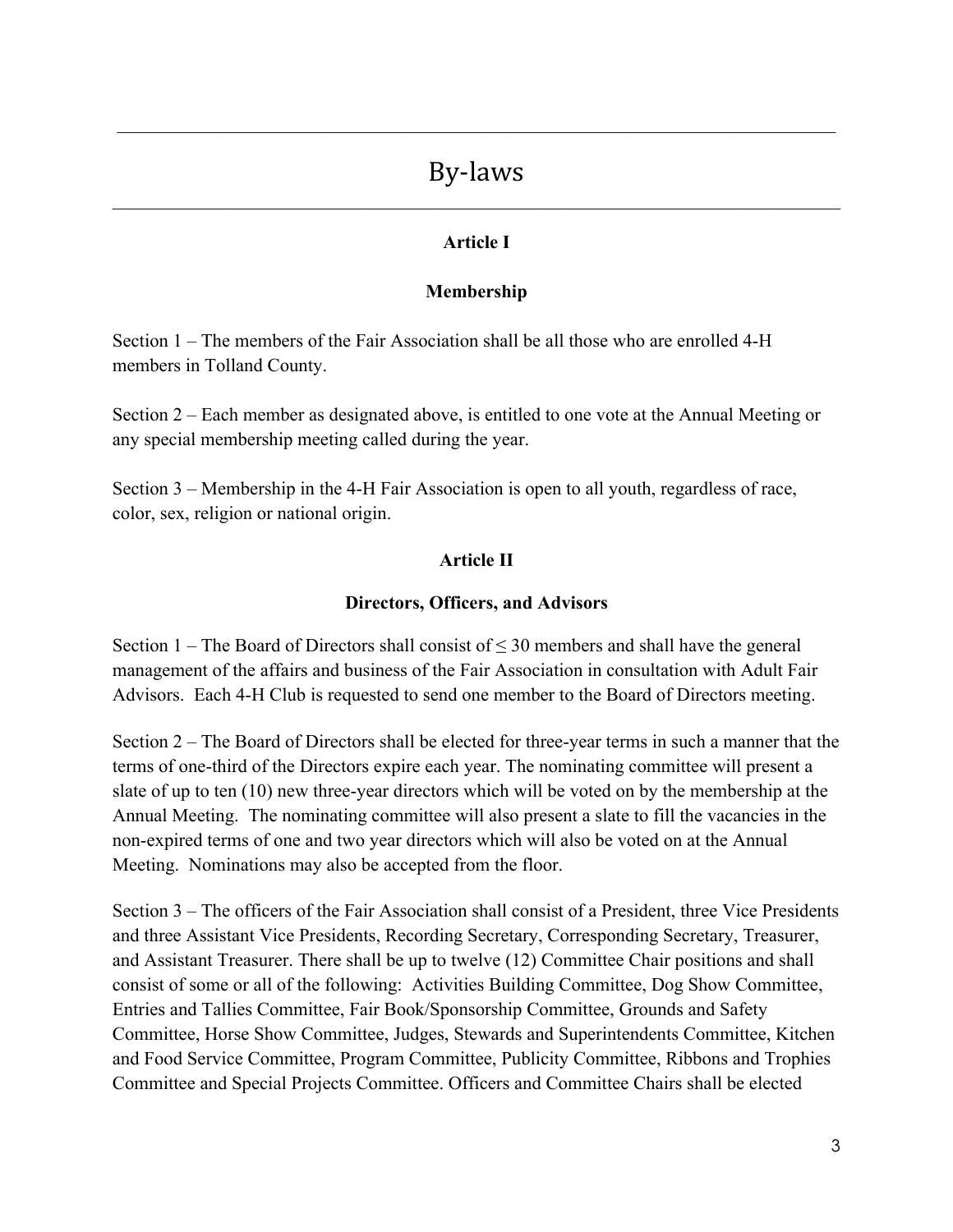from the Board of Directors at the November board of Directors Meeting following the Annual Meeting and will assume their positions immediately.

Section 4 - Fair Officers and Committee Chairpersons shall work directly with an Adult Fair Advisor in the planning and implementation of their work. They will also involve other Fair Board Directors and/or 4-H members as necessary to carry out their work.

Section 5 - The Executive Committee shall consist of the President, 3 Vice-Presidents, Secretary and Treasurer and last year's president and two advisor**s** selected by the Board and Ex-Officio, the 4-H Educator.

Section 6 – The Executive Committee shall appoint a nominating committee, which will be responsible for nominating new fair board members and presenting the nominations at the Annual Meeting.

Section 7 – There shall be ten (10) to twelve (12) Adult Advisor (over 21 years of age as of January 1 of the 4-H program year for which they serve) and up to six (6) Junior Adult Advisors (adults who would be considered to have aged out as 4-H members but are under 21 years of age, as of January 1 of the 4-H program year for which they serve) serving as Adult Fair Advisors to work with the Board of Directors in promoting the 4-H Fair. The Adult Fair Advisors shall be elected for three-year terms in such a manner that the terms of one-third of the advisors expire each year. The Adult Fair Advisors shall be elected by the Board of Directors at the Board of Directors meeting in October and they will take their positions immediately following the election. Replacements to the Advisory Board shall be made by the Board of Directors when vacancies occur.

## **Article III**

## **DUTIES**

## **Section 1 – Duties of the Board of Directors**

a. The Board of Directors shall elect the officers of the 4-H Fair Association at the first meeting following the Annual Meeting.

b. The Board of Directors will be the committee directly in charge of the Fair. They shall set the date, premium list, make all rules and regulations concerning the Fair, and shall appoint and direct all committees and superintendents and judges necessary for the proper conduct of the Fair.

c. The Board of Directors shall place the Treasurer and Assistant Treasurer under such bonds as it sees fit.

d. The Board of Directors shall be the Court of Final Appeal in all cases of dispute.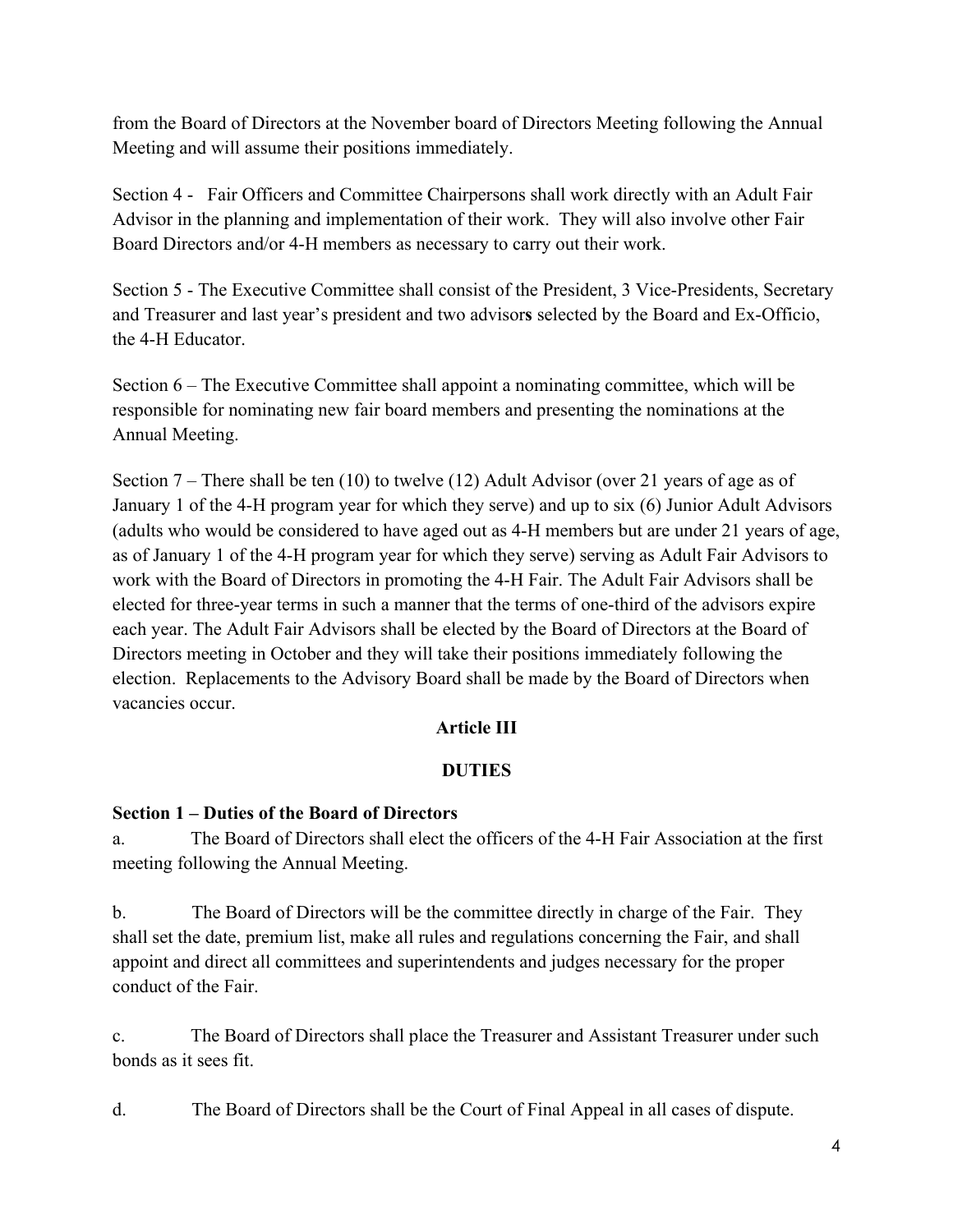## **Section 2 – Duties of Officers and Chairpersons**

a. **President**: The President shall preside at all meetings of the Fair Association and the Executive Committee.

He or she shall act as General Manager of the Fair and as such is responsible for the planning, organizing and operation of the Fair.

He or she shall assign (additional) duties or give instructions to other fair officers and department stewards and superintendents as is necessary.

# b. **Vice Presidents**

There will be three Vice Presidents elected annually, one with experience in Livestock and one with experience in the Activities Building. The third Vice President will be responsible for the grounds, safety and concession at the 4-H Fair.

In a three-year rotation, beginning with the Activity Building Vice President, followed by the Grounds and Safety Vice President, and then the Livestock Vice President, the first, second and third Vice Presidents will rotate respectively each year.

The **First Vice President** will preside at meetings in the absence of the President. He or she will also act as Assistant General Manager in working with the Fair President in directing and carrying out the work of the Fair Association.

The **Second Vice President** shall preside at meetings in the absence of the President and First Vice President.

The **Third Vice President** shall preside at meetings in the absence of the President &  $1 \times 2^{nd}$ Vice Presidents.

c. **Recording Secretary**: Shall keep accurate records of the Association's business, including attendance of Directors and Advisors.

The Secretary shall file a report with the Fair Treasurer to the State Department of Agriculture for each annual fair and exhibit prior to December 15, if necessary, as determined by state law.

d. **Corresponding Secretary**: Shall have charge of correspondence of the Association and shall, at the request of the President or members, call all meetings of the Association and Executive Committee.

e. **Treasurer:** Shall have charge of all money received by and paid out by the Fair Association.

All bills shall be brought before the Fair Association for approval and authorization of payment except when not feasible. In such cases, the Treasurer shall seek authorization for payment from the President and a Fair Advisor.

He or she shall keep an accurate record of such receipts and expenditures and shall submit a financial statement of the Association's business to the membership at the monthly meeting.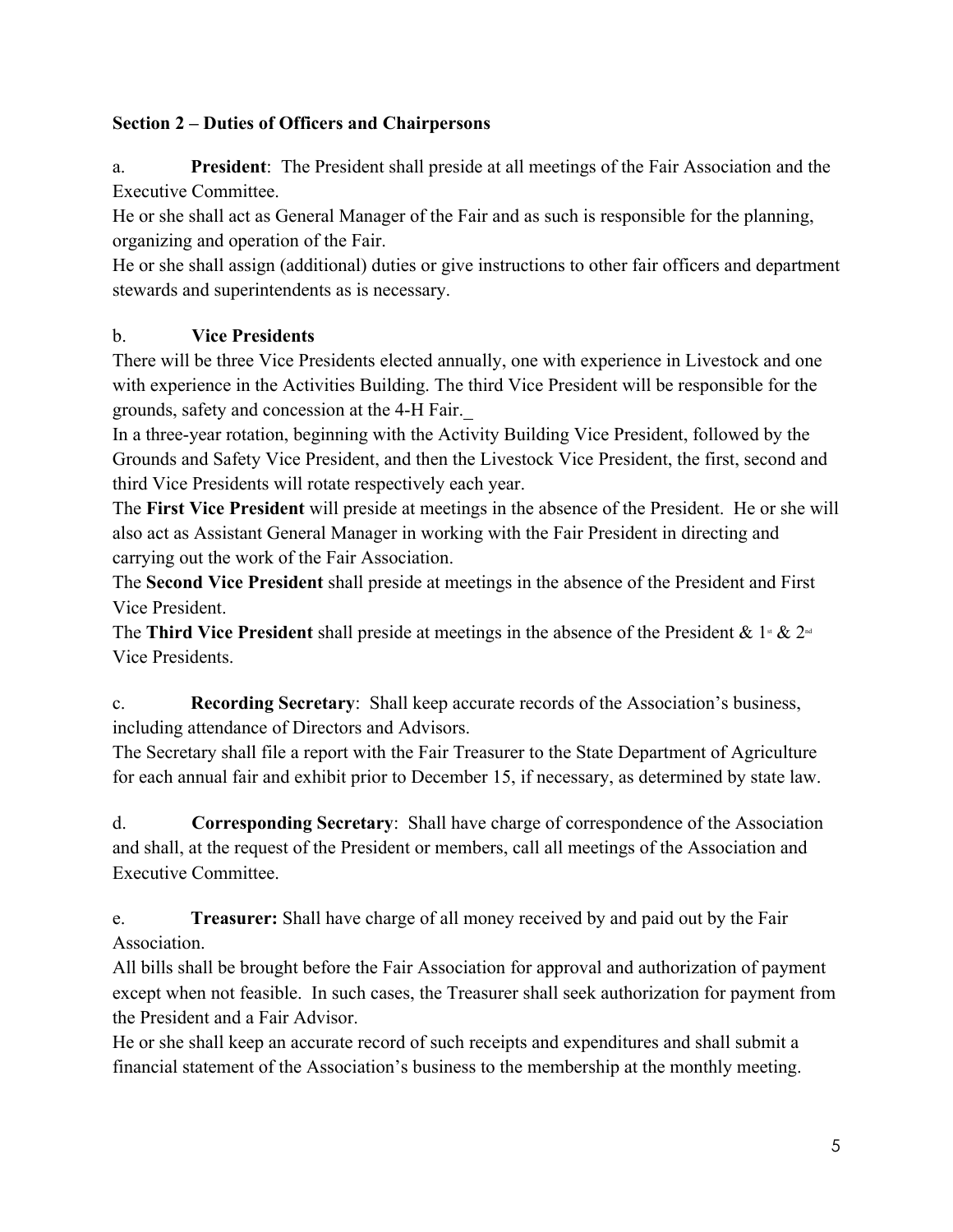He or she shall prepare at the beginning of the year, the budget for the Fair Association and an annual report of the Fair Association's business for the Annual Meeting and submit all books and records to a disinterested, qualified person selected by the Executive Committee for an annual audit on or before December 15 of that calendar year.

The Treasurer and his or her assistants shall collect the final premium records, prepare a master premium record and pay exhibitors in so far as possible, all cash premium awards at the Annual Meeting of the Fair Association.

f. **Assistant Treasurer**: Shall assume the duties of treasurer in his or her absence. The Assistant Treasurer shall assist the Treasurer in any way possible especially during the Fair and with the paying of premiums.

g. **Activities Building Committee Chairperson**: shall be responsible for leading the committee meetings, in order to fulfill obligations as outlined in the Fair Board Handbook and reporting on the activities of the committee at the Fair Board business meetings.

h. **Dog Show Committee Chairperson** shall be responsible for leading the committee meetings, in order to fulfill obligations as outlined in the Fair Board Handbook and reporting on the activities of the committee at the Fair Board business meetings.

i. **Entries and Tallies Committee Chairperson** shall be responsible for leading the committee meetings, in order to fulfill obligations as outlined in the Fair Board Handbook and reporting on the activities of the committee at the Fair Board business meetings.

j. **Fair Book/Sponsorship Committee Chairperson**: shall be responsible for leading the committee meetings, in order to fulfill obligations as outlined in the Fair Board Handbook and reporting on the activities of the committee at the Fair Board business meetings.

k. **Grounds and Safety Committee Chairperson**: shall be responsible for leading the committee meetings, in order to fulfill obligations as outlined in the Fair Board Handbook and reporting on the activities of the committee at the Fair Board business meetings.

l. **Horse Show Committee Chairperson**: shall be responsible for leading the committee meetings, in order to fulfill obligations as outlined in the Fair Board Handbook and reporting on the activities of the committee at the Fair Board business meetings.

m. **Judges, Stewards and Superintendents Committee Chairperson**: shall be responsible for leading the committee meetings, in order to fulfill obligations as outlined in the Fair Board Handbook and reporting on the activities of the committee at the Fair Board business meetings.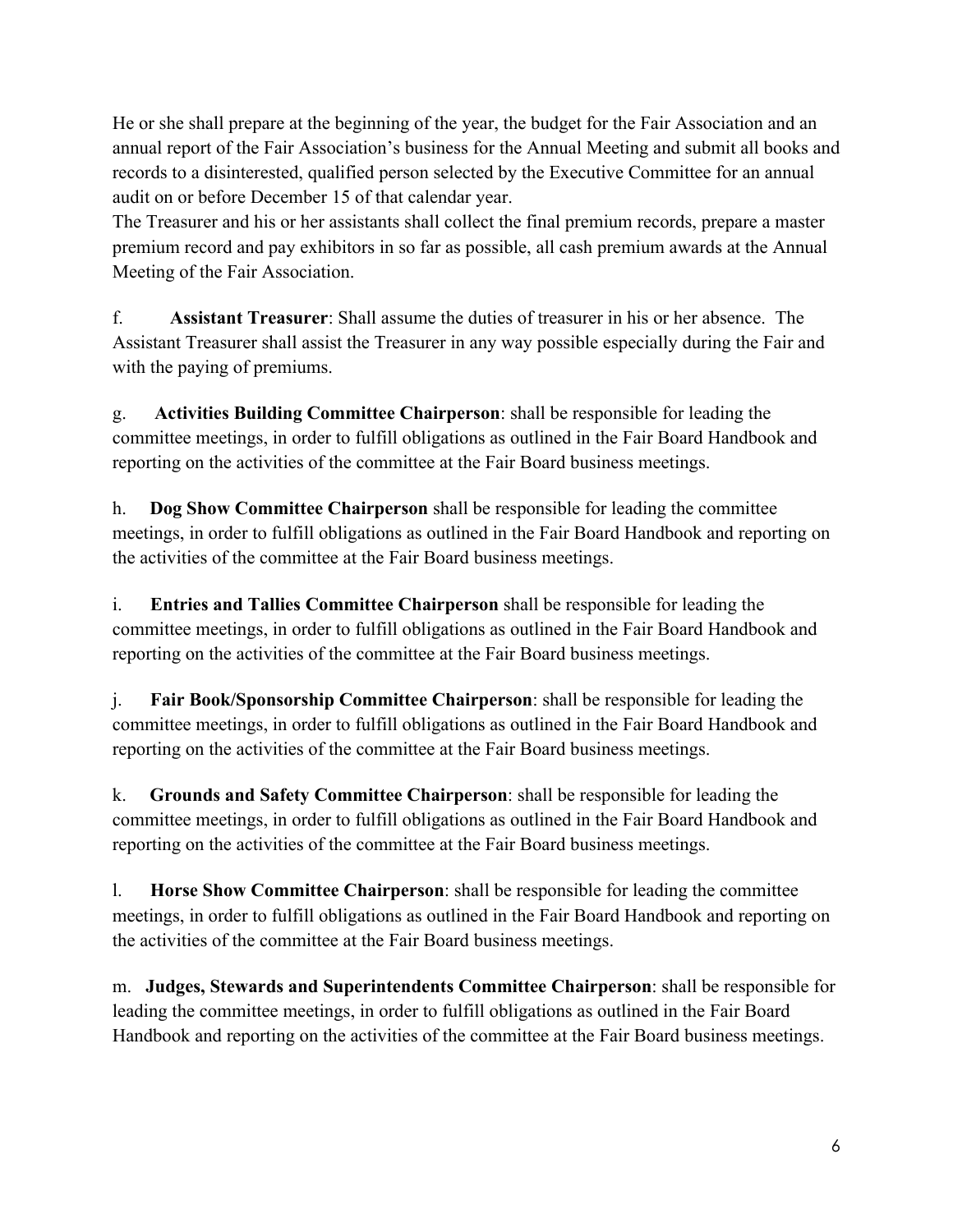n. **Kitchen and Food Service Committee Chairperson**: shall be responsible for leading the committee meetings, in order to fulfill obligations as outlined in the Fair Board Handbook and reporting on the activities of the committee at the Fair Board business meetings.

o. **Program Committee Chairperson**: shall be responsible for leading the committee meetings, in order to fulfill obligations as outlined in the Fair Board Handbook and reporting on the activities of the committee at the Fair Board business meetings.

p. **Publicity Committee Chairperson**: shall be responsible for leading the committee meetings, in order to fulfill obligations as outlined in the Fair Board Handbook and reporting on the activities of the committee at the Fair Board business meetings.

q. **Ribbons and Trophies Committee Chairperson**: shall be responsible for leading the committee meetings, in order to fulfill obligations as outlined in the Fair Board Handbook and reporting on the activities of the committee at the Fair Board business meetings.

r. **Special Projects Committee Chairperson**: shall be responsible for leading the committee meetings, in order to fulfill obligations as outlined in the Fair Board Handbook and reporting on the activities of the committee at the Fair Board business meetings.

# **Section 3 – Duties of the Executive Committee**

The Executive Committee shall meet between regular Board of Directors meetings in the case of urgent business, as called by any officer. In addition, the Executive Committee will appoint a Nominating Committee prior to the Annual Meeting.

# **Article IV**

# **Meetings**

**Section 1 –** The Annual Meeting will be held in October on the Saturday following Columbus Day.

**Section 2** – Special meetings of the Fair Association may be called by the President or by a majority of the Board of Directors.

**Section 3** – Board of Directors meetings may be called by the President or by a majority of the Board of Directors.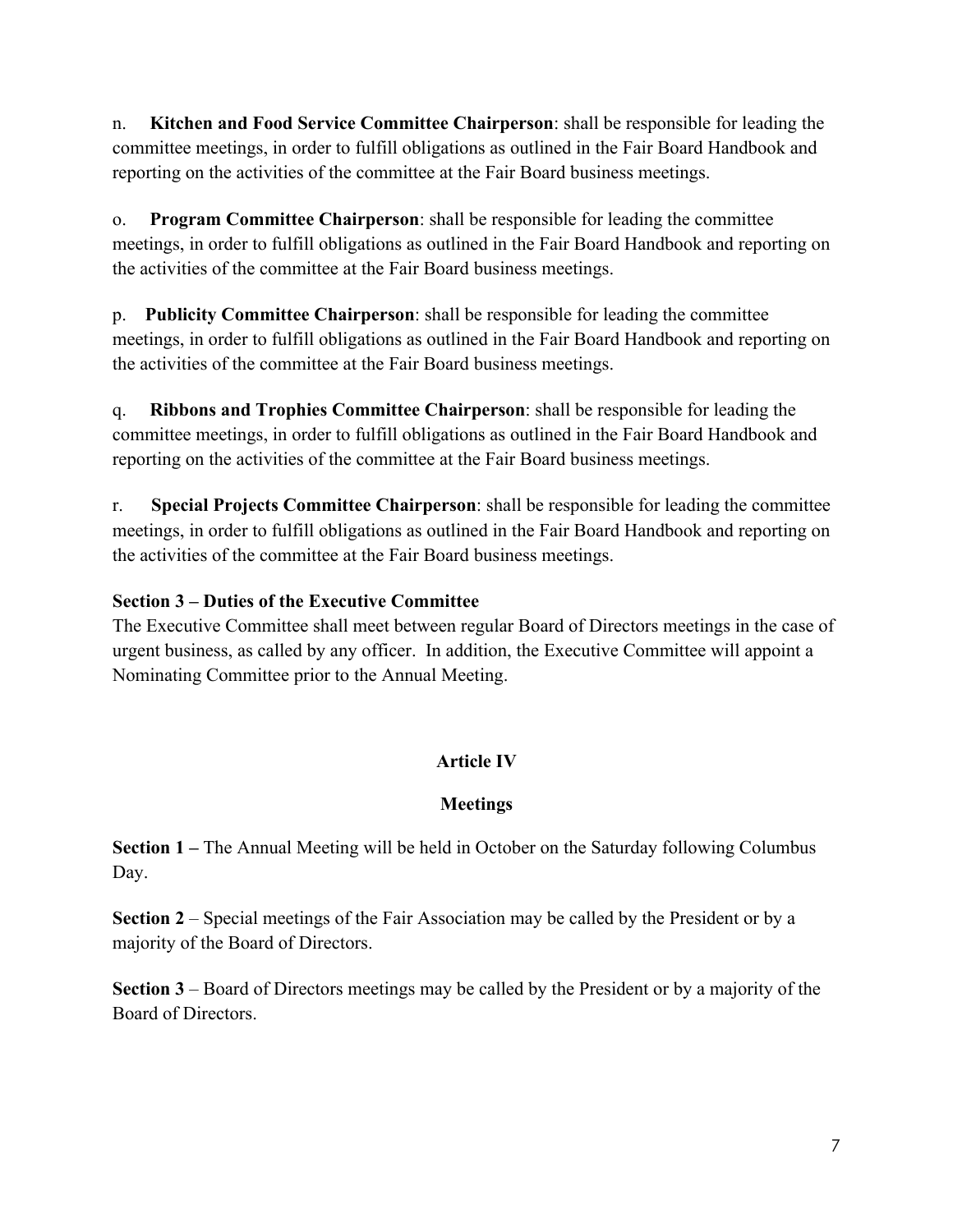## **Article V**

#### **Quorum**

**Section 1** – At least thirty (30) members shall be required for a quorum for all membership meetings of the Association.

**Section 2** – At least ten (10) members of the Board of Directors shall be required for a quorum at all meetings of the Board.

**Section 3** – At least three members of the Executive Committee shall be required for a quorum at all meetings of the Executive Committee.

#### **Article VI**

#### **Amendments**

**Section 1** – This Constitution and by-laws may be amended by a majority vote of the qualified voters present at any regular or special meeting of the membership called for that purpose, provided that written notices of such amendment shall have been mailed to Fair Association members prior to the meeting. The Constitution and by-laws may also be amended by a majority vote of the qualified voters by mail ballot.

#### **Amendment 1**

#### **Absence from Board of Directors Meetings**

**Section 1** – Any Directors or Advisors who miss three Board of Directors' meetings will be automatically dismissed from the Board. The Executive Committee may decide to reinstate the dismissed member. Directors and Advisors that find it necessary to miss a meeting must contact the Fair President or the 4-H office prior to 4 PM on the day of the meeting.

#### **Amendment 2**

#### **Article of Dissolution**

**Section 1** – In the event of dissolution of this corporation, all of the assets thereof shall be permanently and irrevocably devoted to educational purposes exclusively and, after payment of all debts of the corporation, the remaining assets shall be transferred to such other corporation or corporations organized and carried on exclusively for the purposes of education and not for profit, which corporation or corporations shall have provisions permanently devoting the assets thereof and the income therefrom to educational purposes.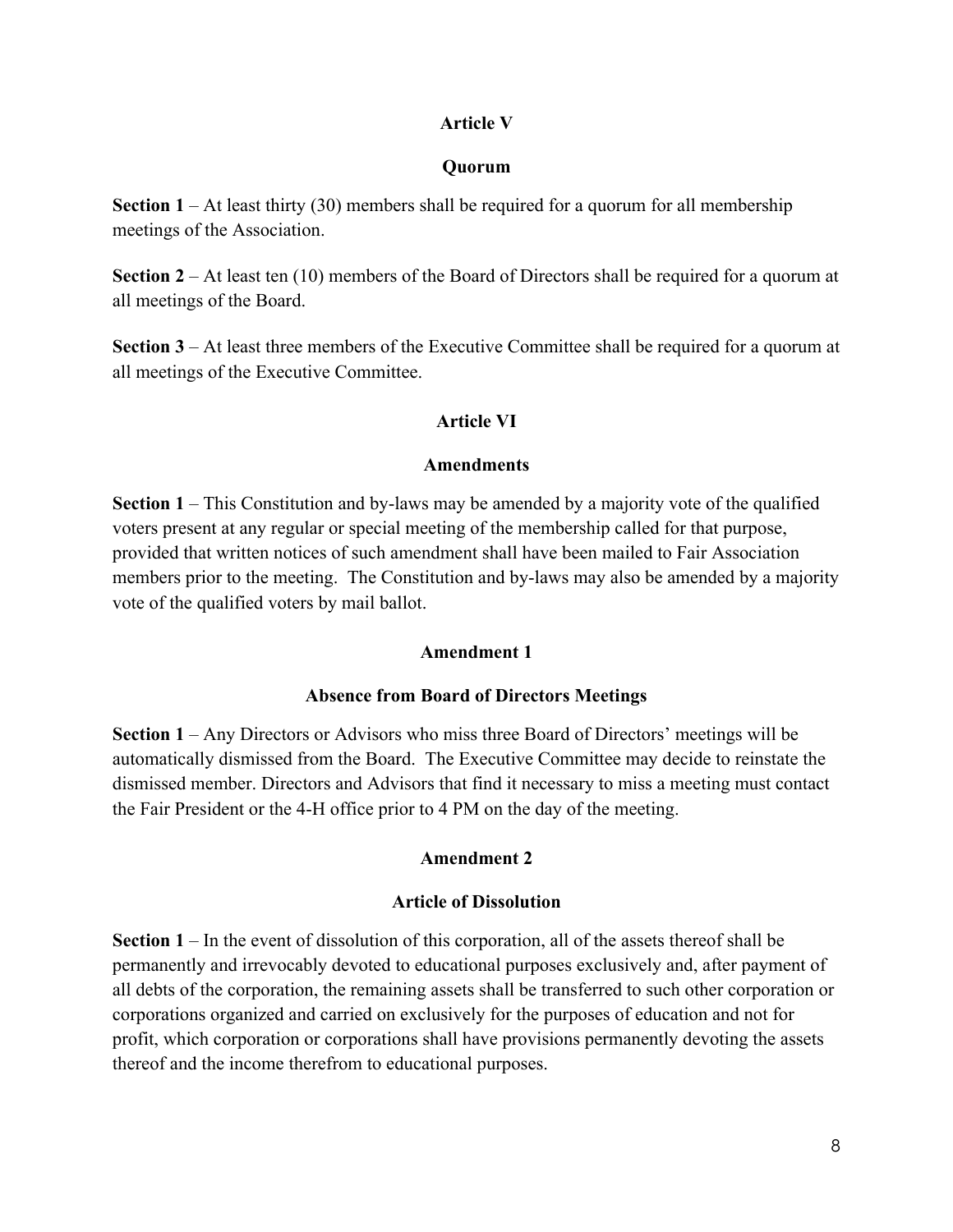**Section 2** – In selecting the corporation or corporations to which the assets of the Tolland County 4-H Fair Association, Incorporated might be transferred in the event of dissolution, first consideration shall be given to qualified corporations located in and working for the advancement of agriculture and/or homemaking in Tolland County, Connecticut. If no qualified organization exists in Tolland County, Connecticut, assets of this corporation may be transferred to other Connecticut corporation or corporations meeting the requirements specified in Section 1 of this Article in such proportions and amounts as the Board of Directors of the Corporation shall determine, and none of such assets shall be distributed to, or divided among, any of the directors of the Corporation.

Adopted and Approved by the Tolland County 4-H Fair Association on the 14<sup>th</sup> day of October, 2017.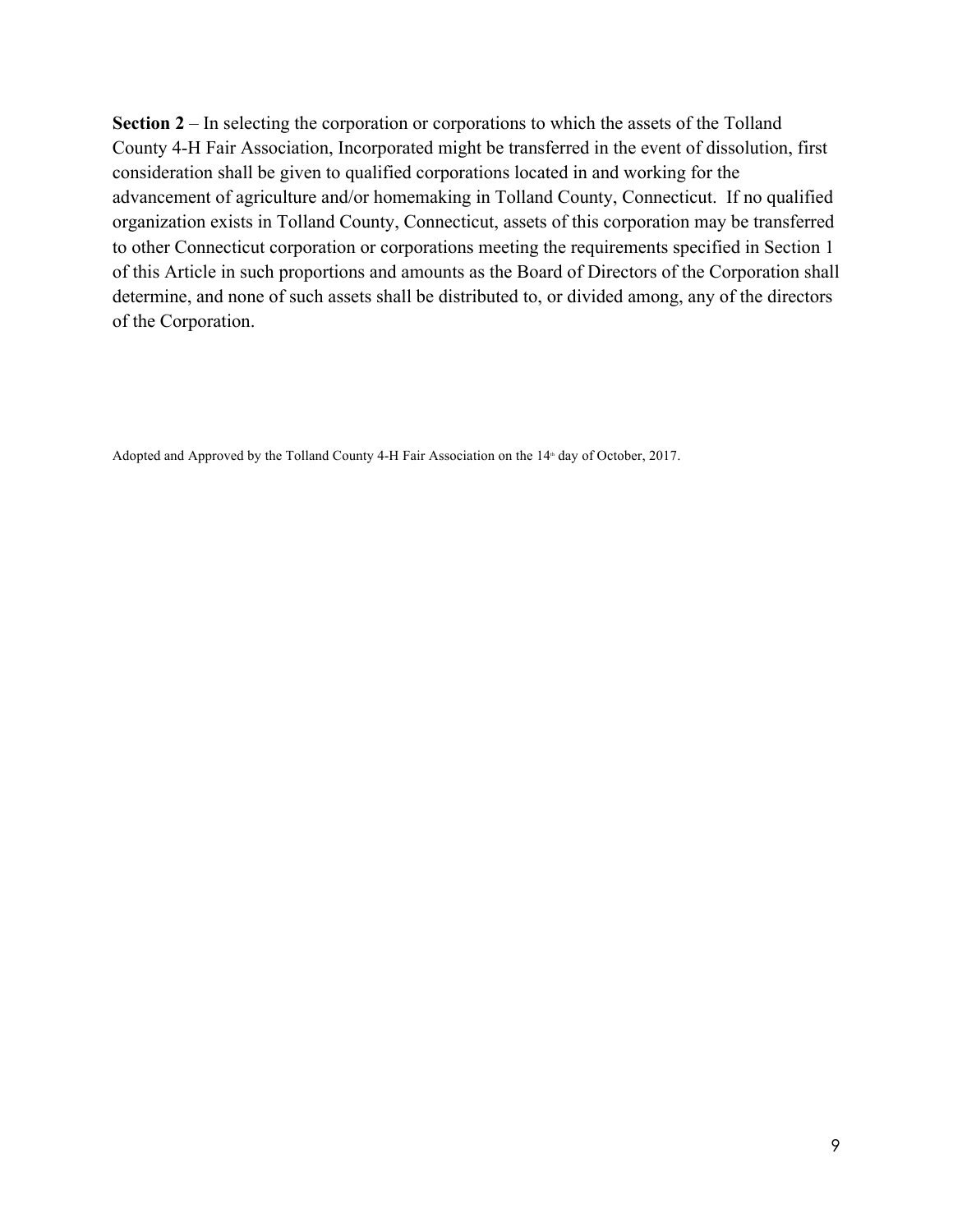-Policies and Procedures-

Tolland County 4-H Fair Association Officers Job Descriptions

**President**: - oversees the organization and operation of the Tolland County 4-H Fair.

- Works with the Fairboard Recording Secretary, the Extension Educator and Support Staff to prepare the monthly meeting agendas and fulfill all duties assigned.
- Post the monthly agenda to all Fairboard Directors and Adult Advisors
- Run all Fairboard business meetings
- Checks on the progress of and assists all of the Fair Committees to carry out the business of the Fair Association.
- Communicates through newsletters, e-mails, in-person etc. with 4-H clubs to keep them informed and focused on the 4-H Fair.
- Responsible for coordinating with committees and volunteers to establish and manage all work schedules and staffing for the fair including directors' booth, kitchen, cash register, parking booth, and during the fair.
- Conducts closing meetings during the fair.
- Responsible for overseeing compliance of all USDA and CFA rules and regulation
- Responsible for creating the Emergency Action Plan (EAP) and setting up first aid protocols, procedures and reports.
	- Communicates with the Vice Presidents and their Committees
	- Provides a copy in every building
	- Prepares and deliver Steward and Superintendent training

**Livestock Vice President** -(1<sup>st</sup> Vice President in a three-year rotation):

- Is chairperson of the Judges, Stewards and Superintendents Committee
- Coordinates and works with Fairboard President, Extension Educator and Support Staff to carry out duties.
- Communicate and work with Ribbons and Trophies Committee to help have ribbon order inventoried by January Fairboard business meeting.
- Coordinates with the Fair Book and Entries and Tallies Committees to ensure information is ready for the fair book by the May Fairboard meeting.
- Organizes and maintains the livestock barns for the safety of exhibitors, the public and the animals.
	- Communicates and works with the Grounds and Safety committees as well as the Head Steward to this end.
- Develops a set-up plan for the Livestock Buildings based on numbers of entries per species
	- Works with Grounds and Safety Committee to manage risk in design and implementation
	- Supervise the Barns on Fair Set-up Day.
- Manages the Herdsmanship contest and works at the judges table for the premiere showmanship contests
	- Records these winners for the Entries and Tallies Committee
	- Announces results of the herdsmanship contest at the close of the fair.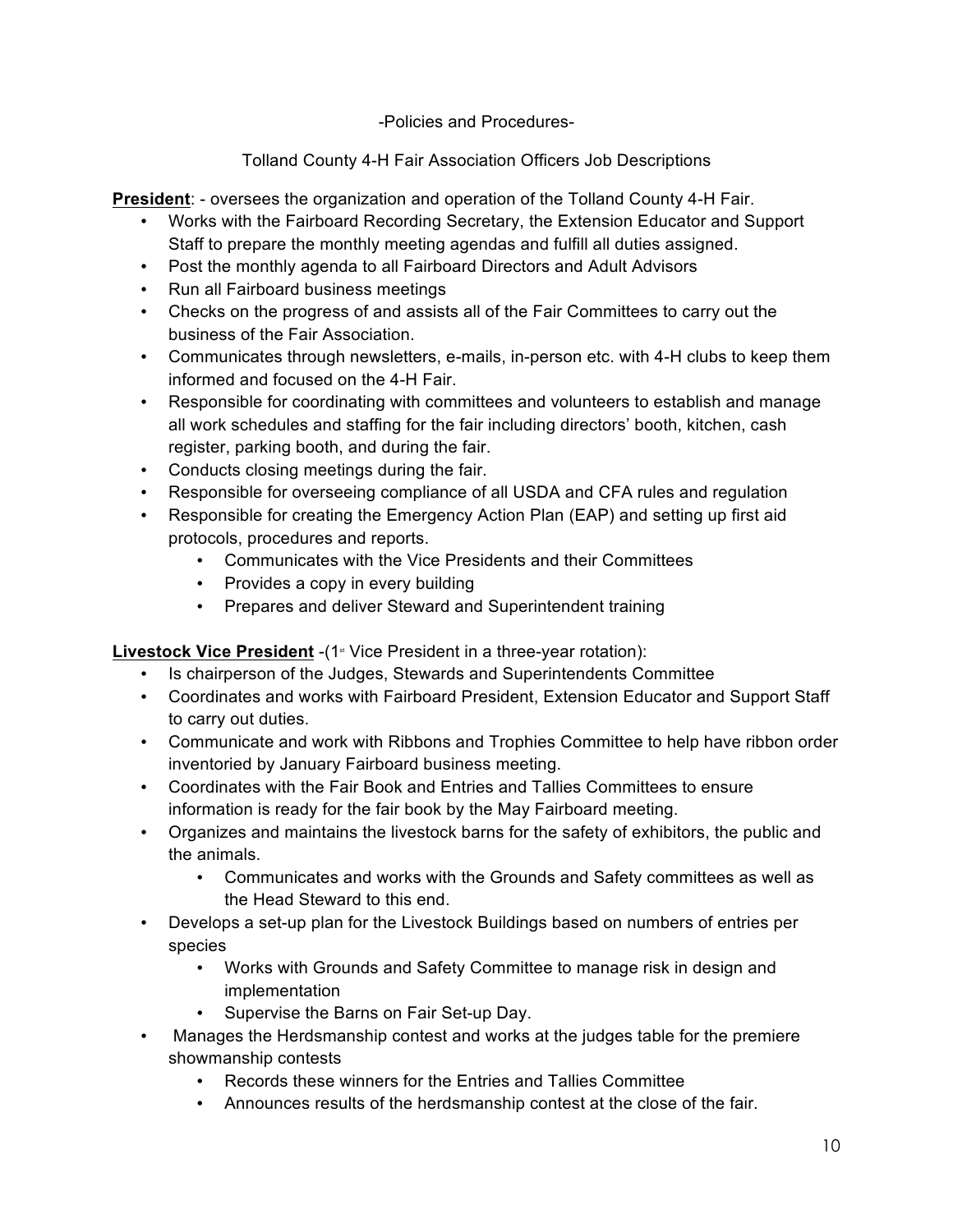- Works with and assigns jobs to the Assistant Livestock Vice President.
	- Assistant Livestock Vice President also serves on the Judges, Stewards and Superintendents Committee and assumes Vice President role in their absence

**Activities Building Vice President -(1<sup>st</sup> Vice President in a three-year rotation):** 

- Is chairman of the Gold Building/Activities Committee
	- Assistant Activities Building Vice President also serves on the Gold Building/Activities Committee and assumes Vice President role in their absence
- November meeting: Send out an e-mail/USPS mail to ask all volunteers from last year if they can help this year
- Coordinates and meets as needed with the Judges, Stewards and Superintendents **Committee** 
	- to keep a list of potential judges, stewards and superintendents
	- to be sure that all judges and stewards are in place and have been trained by deadlines
- Communicates and works as needed with Ribbons and Trophies Committee
	- to help have ribbon order inventoried by January Fairboard business meeting
		- to provide list of Best in Show for Awards Night
- Communicates with the Fair Book Committee to ensure information for the fair book is ready by the May Fairboard business meeting.
- Coordinates and works with Fairboard President, Extension Educator and Support Staff to carry out duties.
- Plans for providing refreshments for the all the Gold Building Fair and Record Book judges. That is one group of refreshments for Thursday evening and another Friday during the day
- Communicates and works with the Grounds and Safety committees to organizes and maintains the Gold Building for the safety of exhibitors and the public
- Plans for, supervise and work to ensure the Gold Building is set-up on Fair Set-up Day.
- Supervises the contests and other judging times and records winners for Entries and Tallies for the following competitions
	- Record Books
	- Homemaker of the year
	- Baking Contests- and award Association of CT Fairs' Ribbons
	- Public Speaking
	- Best in Show
- Works with and delegate jobs as needed to the Assistant Building Vice President.

## **Grounds and Safety Vice President**: -(1<sup>st</sup> Vice President in a three-year rotation)

- Is chairman of the Grounds and Safety Committee.
- Communicates with the Programs Committee to ensure everything is ready by the May Fairboard meeting
- Coordinates and works with Fairboard President, Extension Educator and Support Staff to carry out duties.
- Responsible for setting up the plan for the following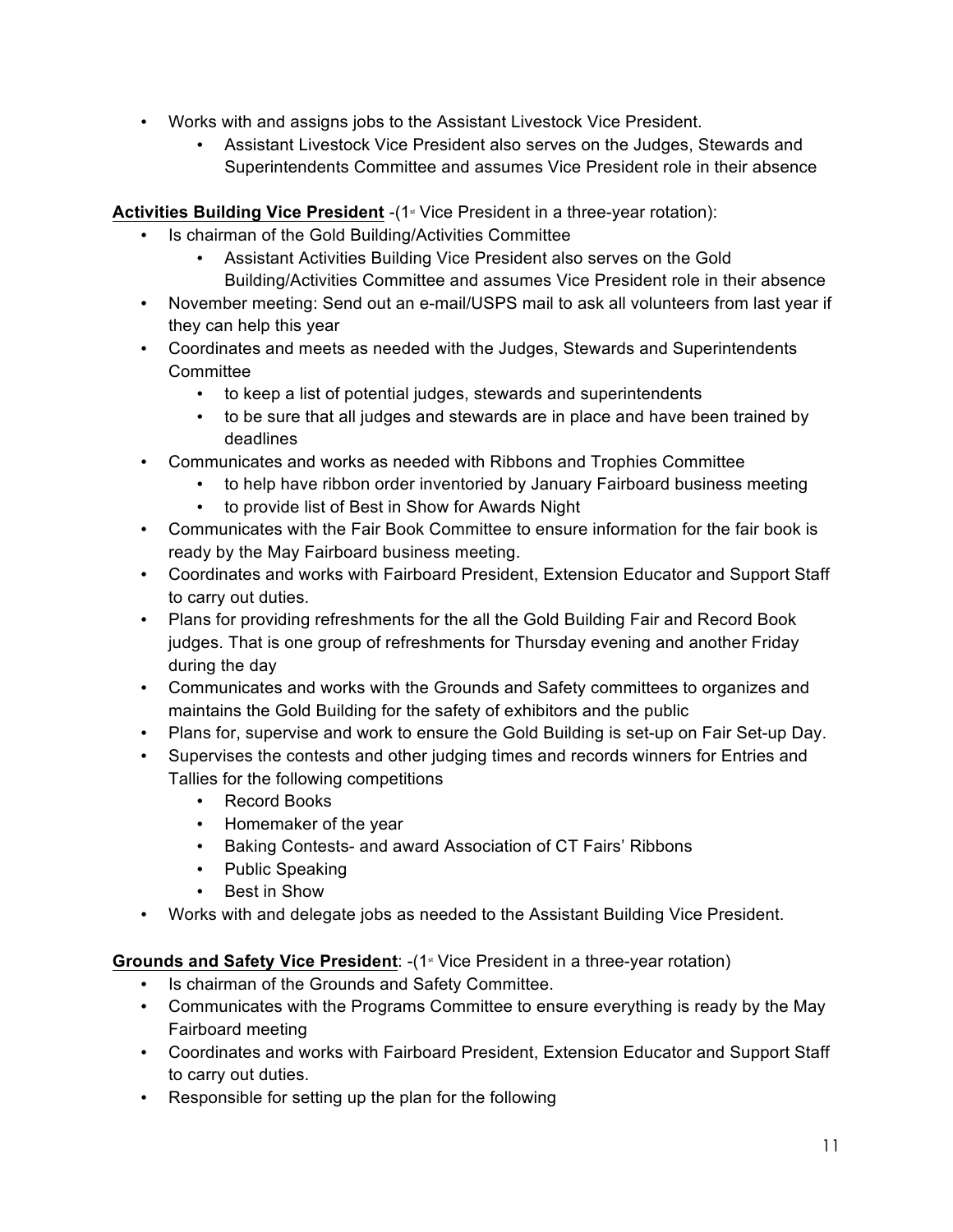- 4-H fairgrounds
- Fences
- Parking and parking booth
- Trash and trash removal
- Tents
- Responsible to the Horse Show Committee and Dog Show Stewards for the following
	- Setting up show rings and speaker systems
	- Ensure everything is ready for the shows
- Needs to organize Fair Set-up Day
- Need to organize Fair clean-up process at the end of the Fair including but not limited to
	- Cleaning out barns
	- Removal of manure
	- Ensuring TAC building and grounds are restored to pre-Fair conditions
- Work with Fair President on the EAP and first aid protocols
- Works with and assigns jobs to the Assistant Grounds and Safety Vice President. Assistant Grounds and Safety Vice President also serves on the Grounds and Safety Committee and assumes Vice President role in their absence

## **Recording Secretary**:

- Responsible for taking minutes at each Fairboard meeting
	- Sending or e-mailing a copy of the minutes to the Extension Educator/Agent and Fairboard President
- Works with the Fairboard President to be sure that old business is followed up at the next meeting
- Reads the previous meeting minutes at each Fairboard meeting and notes any corrections in the new minutes
- Responsible for taking attendance at each meeting
	- Notifies Fairboard President and Extension Educator when a member has missed three meetings
- Takes minutes at the annual 4-H Fair meeting
	- Prepares the minutes for the next annual meeting
- Keeps a Fairboard Secretary's notebook with the following
	- Name, addresses, phone numbers, and Director position
	- Current year Agendas
	- Current year Minutes
	- Current year Attendance lists
- Has secretary's notebook at each meeting
- Files yearly agendas and minutes in Fairboard notebook at the end of each respected year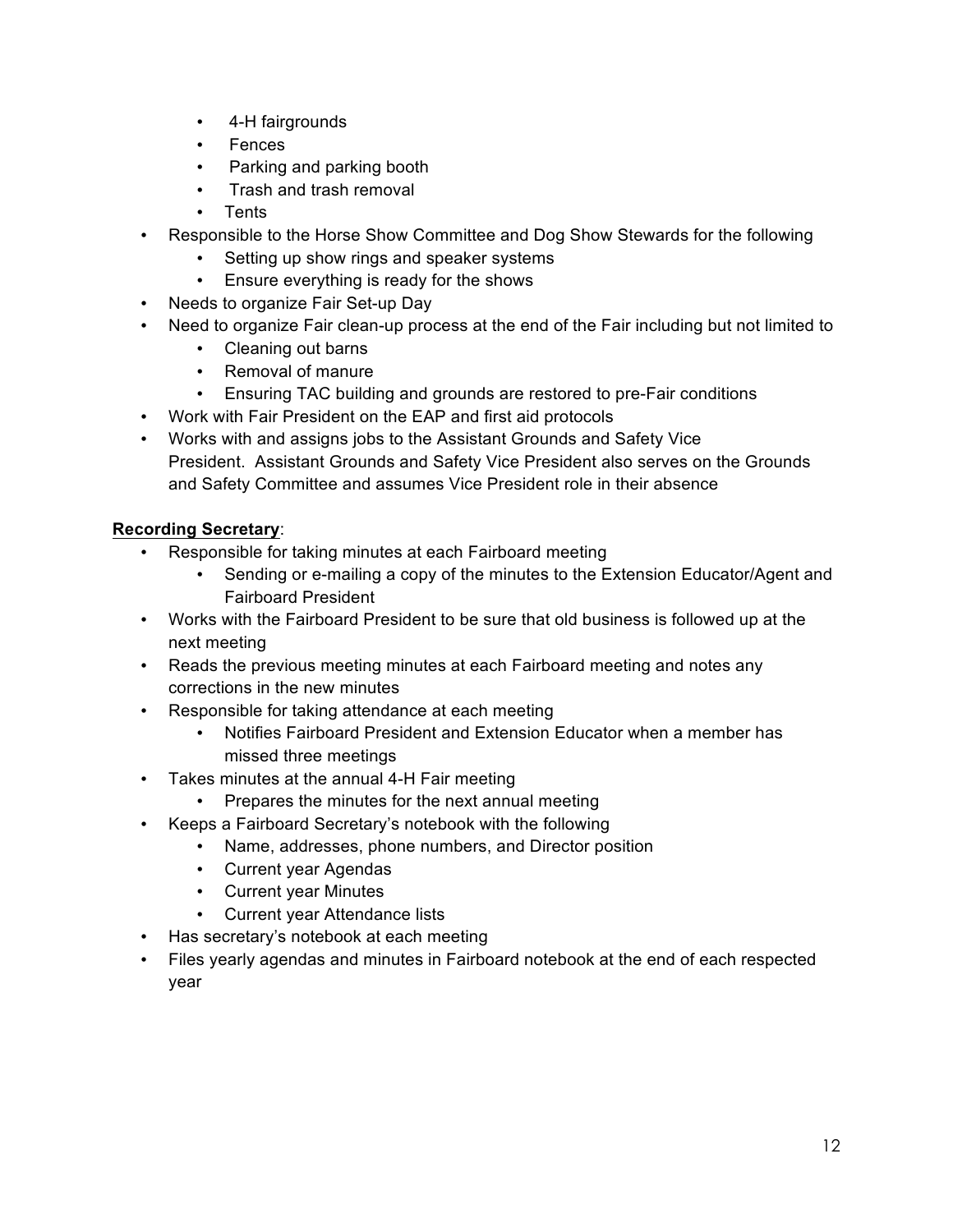## **Corresponding Secretary**:

- Writes letters throughout the year to inform and thank people as directed by the Fair Association
- Collects names and addresses from each committee and officer for people to thank following the Fair (except for the judges who are thanked by the Judges Committee)
- Coordinates and works with Fairboard President, Extension Educator and Support Staff to carry out duties Especially important before Fundraising events and the 4-H Fair
- Reports on activities completed at fair board meetings Email monthly updates to entire association

## **Treasurer:**

- Work with adult advisor to monitor all income and expenses
- Prepare and read reports for the Fairboard meetings
- Work with Committees and Extension Educator/Agent to develop annual budgets for the October Annual Meeting
- In the month of March- attend the Ad Campaign Turn In.
	- Create a spreadsheet (if not already created) to record incoming funds from Ad Campaign
	- Collect money from Campaign
	- Deposit money
- Order cash and set up cash boxes for the 4-H Fair, Horse Show and dances/socials
- Collect, count, record and deposit money during and after the Fair
- In the month of September: Prepare fair commissions and premium checks
- Assist Treasury Advisor filing tax forms yearly and arranging annual audit
- Work with and assign jobs to the Assistant Treasurer
- Update rules and procedures of the Director's Booth, Kitchen, Parking Booth, TShirt Booth. Any booth that requires money and change to function during the fair

## **Junior Advisors:**

- Assist advisors with committees as needed or assigned
- Coordinate special/social events (barn dance, ad campaign kickoff, annual dinner)
- Coordinate fundraising events as needed
- Reports to President and 4-H county extension educator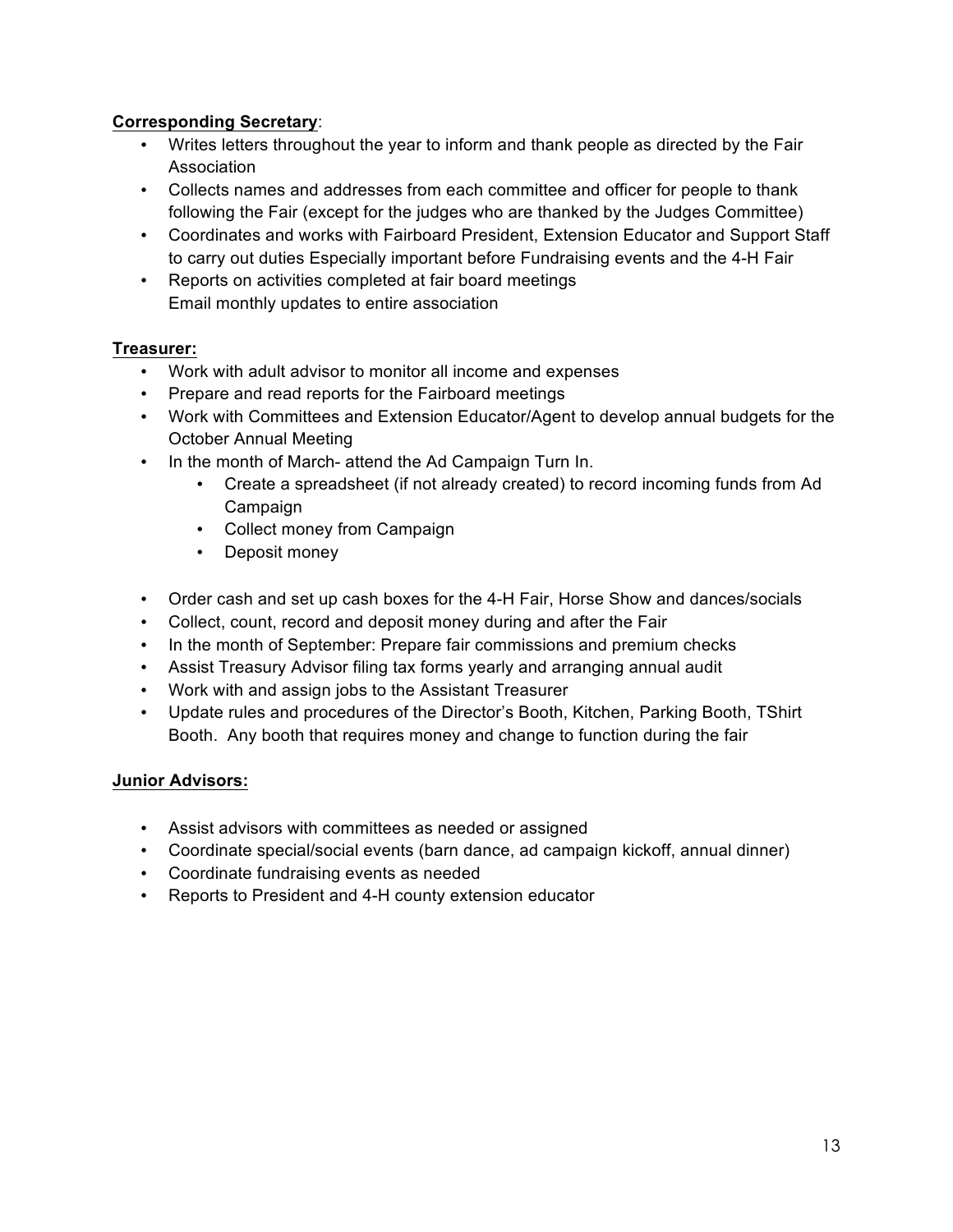## **Committee Responsibilities**

#### **Awards, Ribbons and Trophies**:

- Prepare a budget and have it approved by the Fair Board of Directors
- Order ribbons and trophies for all 4-H fair classes
	- Give Treasurer invoices and/or receipts for payment
- Select and purchase special awards including but not limited to
	- Premier and Reserve showmanship
	- Awards and Recognition Awards Dinner
	- Contact individuals who sponsor special awards (Record Book, Tractor Pull, Dog Show, Home Grown Beef, Homemaker of the Year) and invite them to annual dinner to present awards
- Maintain the wall plaques in the Extension Center and update annually
- Count and maintain ribbon and award inventory

#### **Publicity**:

- Prepare a budget and have it approved by the Fair Board of Directors
- Publicizes the 4-H fair through some of the following
	- Newspaper ads
	- Special interest stories
	- Other media outlets cable, radio, social media etc.
	- Conduct contests through the media
	- Print bookmarks for libraries and preschools
- Prepare newspaper stories during the year to highlight fair activities and fundraising events
- Writes a follow-up article after the fair with names of 4-H winners
- Orders lawn signs with the fair date annually
	- Create spreadsheet to distribute lawn signs
	- Organizes distribution of lawn signs
	- Organizes removal of lawn signs
	- Manages any permits needed to place sign
- Prepares program flyer for distribution at the fair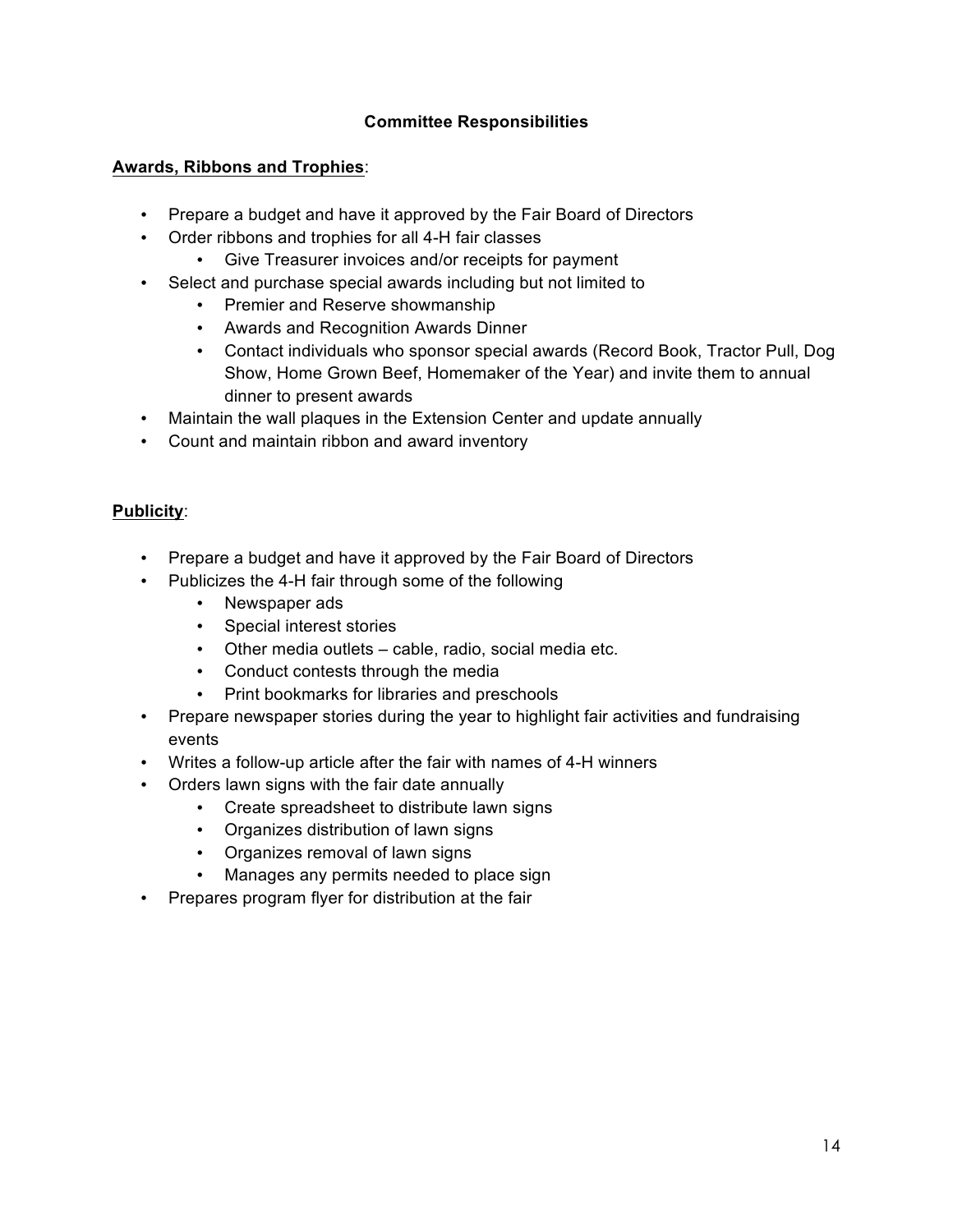## **Fair book and Ad Campaign**:

- Prepare a budget and have it approved by the Fair Board of Directors
- Plans and executes the fair book sponsorship campaign
	- Set date and specifics for kick off dinner
	- Update and prepare forms
	- Coordinate with the ad entertainment committee for the members' tutorial
	- Conducts and runs fair book cover contest along with Sponsorship Ad Campaign
	- Set date and specifics for turn in event
		- Coordinates with Treasurer, Assistant Treasurer and Advisor to secure their attendance at the turn in event
- Set up of the 4-H fair book
	- Work with other committees, fair officers, Extension educator and Extension secretaries to collect information for the Fair book
		- Programs and entertainment
		- President's message
		- Names of stewards
		- Photos and dedications
	- Set up the Fair book for printing including arrangement of ads
	- Work with the 4-H office to label and mail the Fair Book by June  $30<sup>th</sup>$
- Order large banners for major sponsors at fair
- Provide commission tallies from ad campaign to treasurer two weeks prior to annual awards program

## **Entries and Tallies**:

- Prepare a budget and have it approved by the Fair Board of Directors
- Review and copy all verification forms turned into the 4H office. Contact individuals to correct any missing or incorrect information
- Collect fair entries and registrations
- Use computer program to compile entry lists
- Prepare steward books for each fair class
- Provide exhibitor numbers for the classes that need them
- Be in Activities Building Wednesday night of fair to enter exhibits turned in
- Collect the information after the judging of each class to ensure all information is correctly recorded for the annual awards program
- Provide the premium tallies for the treasurer at least 4 weeks prior to the annual awards program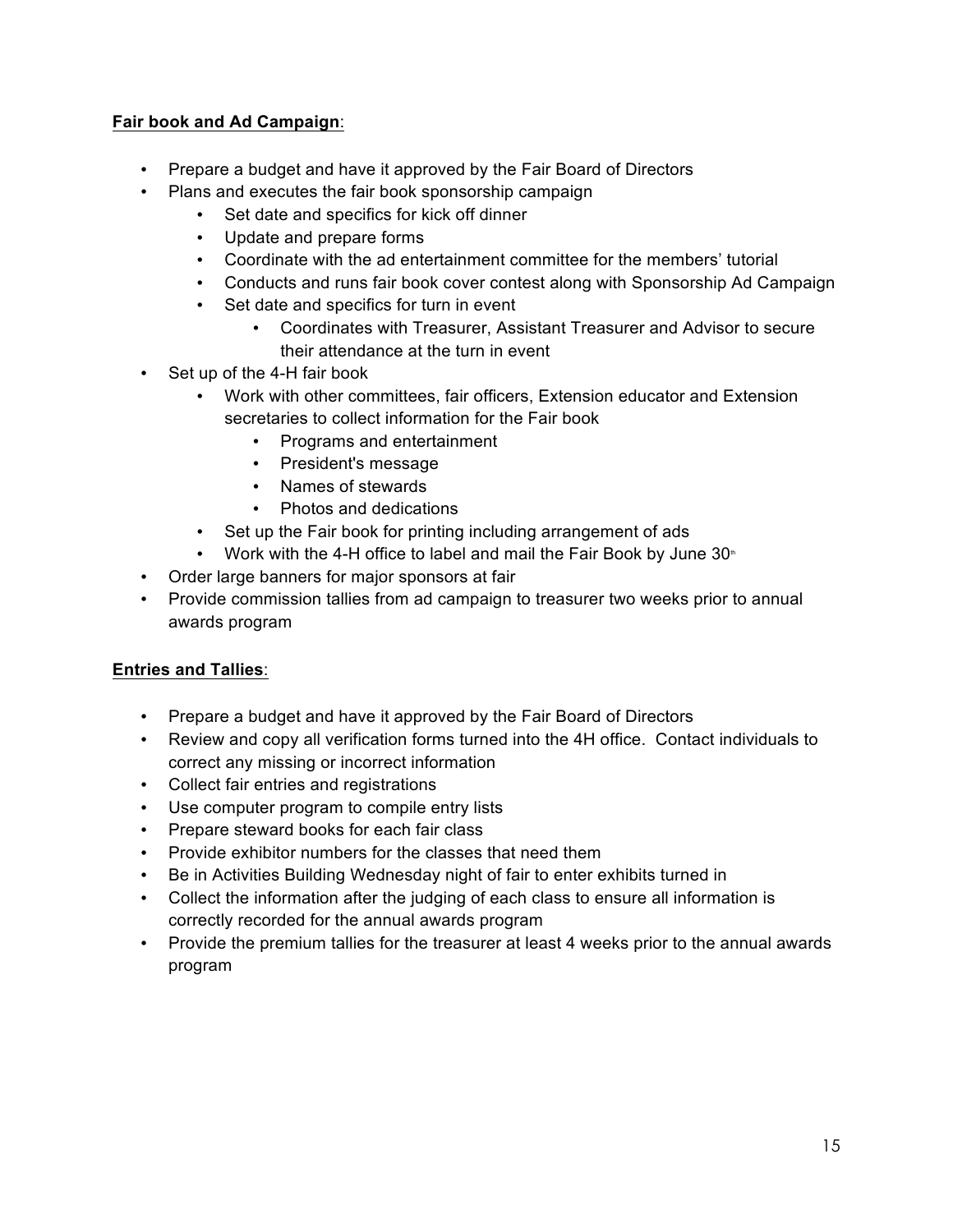#### **Judges, Stewards and Superintendents**:

- Prepare a budget and have it approved by the Fair Board of Directors
- Review annually and update the judges list
	- Update current addresses and contact information
	- Contact other people for suggestions when needed
	- Contact adult leaders or other volunteers to provide leadership and serve as stewards (must be 21 years or older)
	- Work with the fair president on stewards/superintendents training/mandatory meeting
	- Contact UConn Extension, Animal Science etc. personnel to serve as judges
- Have all steward information for the April Fairboard meeting
- In June contact all potential judges by phone or e-mail
	- Be sure to have judges for herdsmanship, fair theme contests, etc.
	- Provide follow-up letter with all necessary information
	- Provide a list of all judges, including address, e-mail and phone to the Extension educator and Fair president
		- A copy will also be kept in the director's booth
	- Prepare judges envelopes
	- Work with Extension educator, activities and livestock vice president to provide judges orientation
		- In livestock buildings, work with livestock vice president to ensure that judges understand the dual judging system
	- Write thank you notes to each judge after the fair
		- Provide a list of names of those thanked to the Extension educator and corresponding secretary
		- Report at next Fairboard meeting that thank you notes were sent
	- Provide 4-H members to serve as superintendents in the activities building
		- For fair entries
		- To work with judges
		- To ensure all forms are on hand as needed for Homemaker of the Year competition
	- Work with activities building vice president to train all 4-H members working in the activities building that they understand their jobs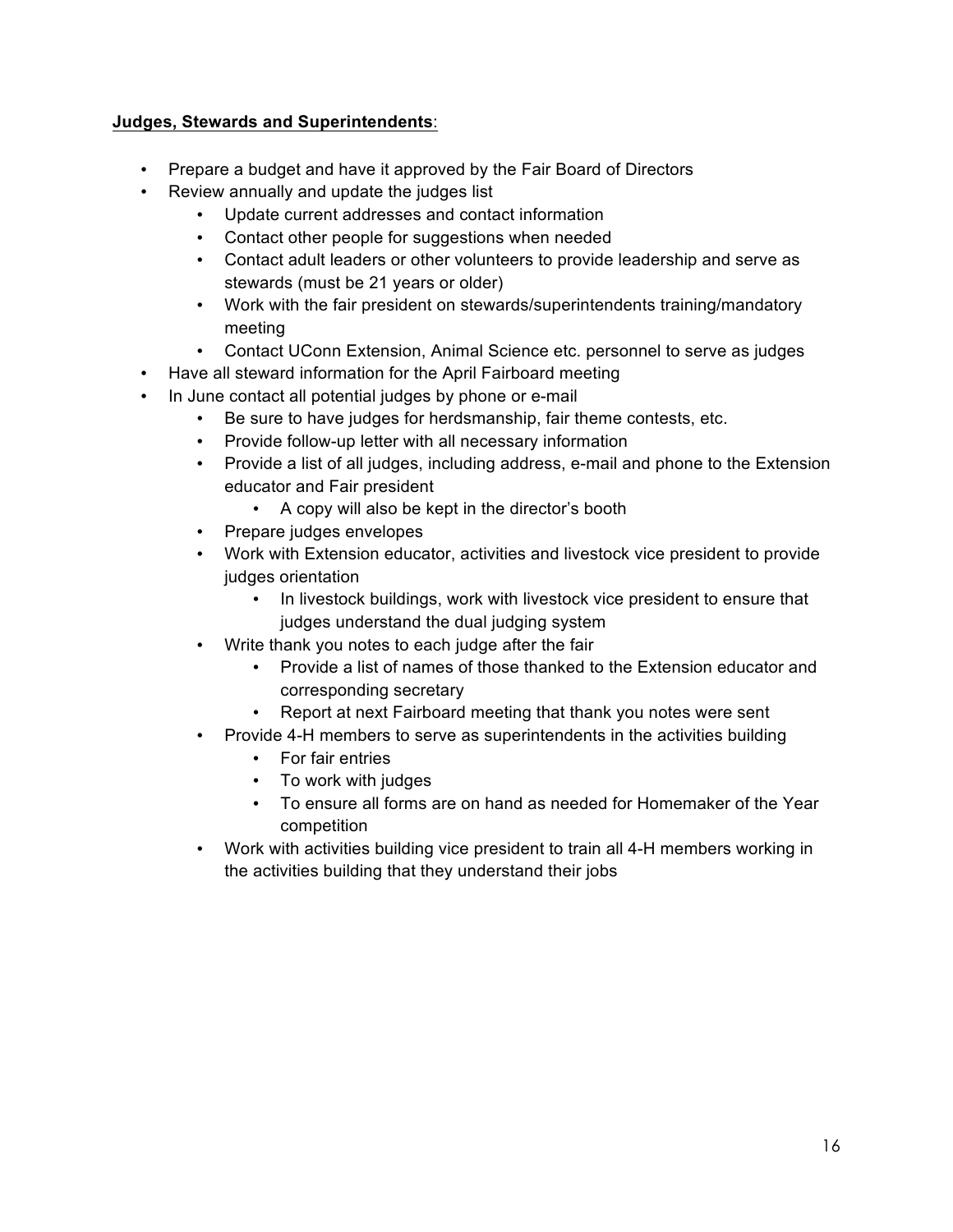#### **Programs**:

- Prepare a budget and have it approved by the Fair Board of Directors
- Review and update the show schedule as needed
- Include any new classes- coordinate with entries and tallies committee for uniformity of computer program
- Provide information to judges committee for proper times for the judges
- Contract and work with acts, groups, individuals etc. to provide the entertainment for the Fair
- Apply for necessary permits from town and health department
- Create list of times and acts in the program
- Provide all information to the Fair Book committee by the **May** Fairboard meeting
- Coordinate and work with Grounds and Safety Committee
- Coordinate Child Care event

#### **Grounds and Safety**:

- Prepare a budget and have it approved by the Fair Board of Directors
- Coordinate with Extension staff to secure insurance as needed
- Sets up plan of 4-H Fairgrounds, fences, parking, parking booth, trash collection and removal, tents, show rings, manure collection and disposal speaker system, and portable stages
- Coordinates with Tolland Agricultural Center Board as needed
- Organizes Fair set-up and clean-up
	- Involve all 4-H fair exhibitors
	- Oversee set-up and clean-up
- Work with Fair President for emergency and First Aid protocols
- Contact town and businesses for show mobile, parking booth etc.
- Coordinate with volunteers
	- to work the parking booth during the Fair
	- for games and contests for the public
- Coordinate and Work with the Programs committee laying out fairgrounds for vendors and club booths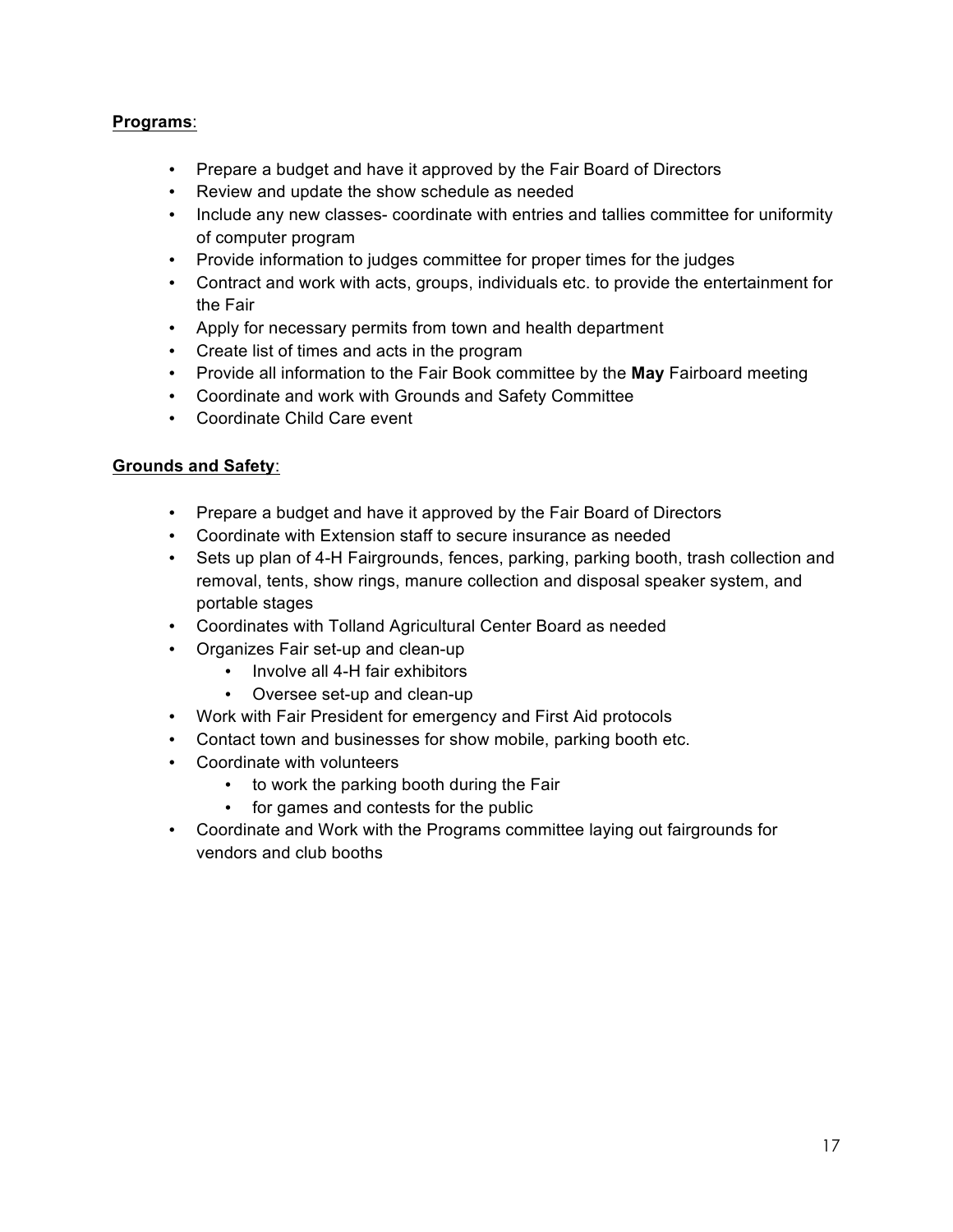#### **Food Service Committee**:

- Prepare a budget and have it approved by the Fair Board of Directors
- Set up the menu for the food booth
- Maintain budget to purchase all necessary supplies
- Train 4-H Fairboard and 4-H members and volunteers
	- to work the food booth as needed
	- to run the register
- Print menu and order sheets
- Maintain inventory of paper supplies
- Apply for necessary permits from the health department
- Keep working logs
- Secure refrigeration for food supplies
- Arrange for pick-up or delivery of all supplies
- Establish a cleanup day for the kitchen before and after the Fair
- Run the kitchen during the fair Coordinate with the chicken bar-b-q volunteers as needed

#### **Horse Show**:

- Plan and execute the 4-H Fair Horse Show
- Prepare a budget and have it approved by the Fair Board of Directors
- Review/revise the show schedule
- Secure volunteers for all positions needed
- Work with judges and stewards committee for judges
- Coordinate with Ribbons and Trophies to order ribbons and other awards

#### **T-Shirt Committee:**

- Takes annual inventory of t-shirts
- Creates new t-shirt designs and orders new shirts as needed
- Orders new fairboard t-shirts annually
- Works with grounds & safety to secure gazebo for t-shirt sales at the fair
- Secures person to operate booth during the fair (friday through sunday)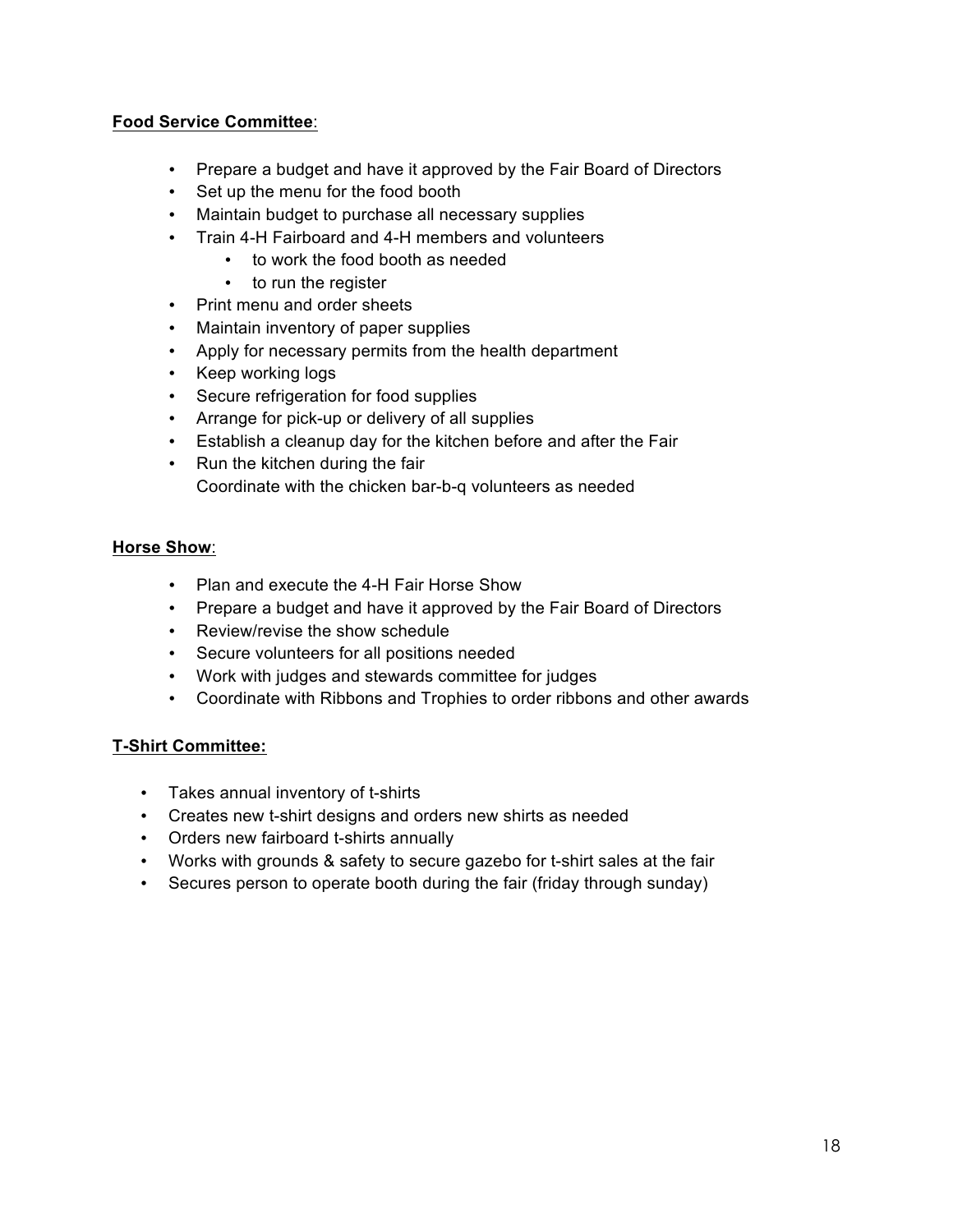## **Sleepover Committee**:

• Select a Committee Chair, Head Chaperone and Barn Chaperone

#### Chair responsibilities:

- Updates forms as needed
- Secures barn chaperones who are registered 4-H volunteers and Authorized Adult at least 21 years of age.
	- o Red Barn requires 1-2 adult chaperones
	- o Green Barn requires 2-3 adult chaperones
- Picks head chaperone who should be a Fairboard advisor with more than 2 years' experience
- Reviews all applications and selects sleepover candidates based on age (oldest to youngest) and date of submission of application. The number of members needed is based on number of animals and chaperones in each particular barn.
	- o Red Barn requires 5-10 4-H members
	- o Green Barn requires 8-12 4-H members
- Contacts 4-H members to inform them of selection no later than 1 week before the fair
- Email rules/expectations to members chosen for sleepover and includes a list of what to bring
- Things to bring: air mattress or cot to sleep on, sleeping bag/blanket, pillow, toiletries, appropriate clothing/shoe wear, water bottle and a few snacks
- Creates a document with list of chaperones and 4-H members sleeping over in specific barns. Creates binder with this list plus health forms and emergency plan and contact numbers
- Coordinates orientation meeting Thursday evening of the fair to review rules/expectations and safety

#### Head Chaperone responsibilities:

Head Chaperone- must be Fairboard advisor with at least 2 years of experience Same responsibilities as barn chaperone below plus:

- Carries binder with list of members, health forms, emergency plan and contact numbers
- Carries keys to buildings
- Does final count of members and chaperones each night at 10pm
- Locks and secures all barns on grounds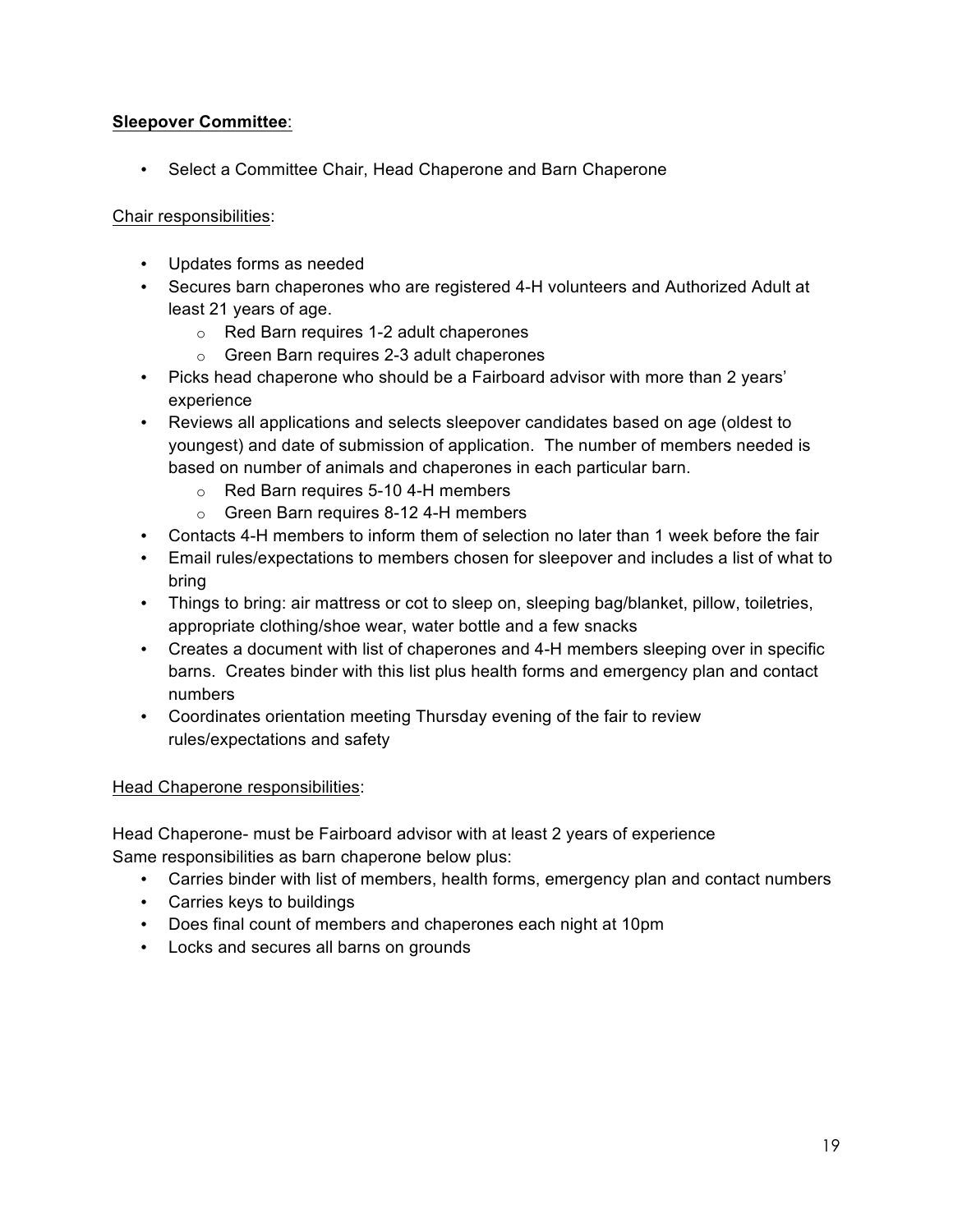#### Barn Chaperone responsibilities:

Barn Chaperone- must be 4-H volunteer on record and at least 21 years old

- Attends orientation meeting Thursday evening of the fair
- Remains on fairgrounds overnight (10pm-7am)
- Maintains safe environment in and out of the barns
- Be willing and able to handle animals in barn if necessary
- Enforce rules/expectations of 4-H members
	- o Animal checks before lights out
	- o Doors closed after final head count done at 10pm
	- o Lights out at 11pm
	- o Members use "buddy system" when leaving barn for any reason after informing chaperone
	- o Area neat/clean with barns opened by 8am
- Reports all issues or incidents to sleepover committee chairperson head chaperone should communicate with 4-H Program Coordinator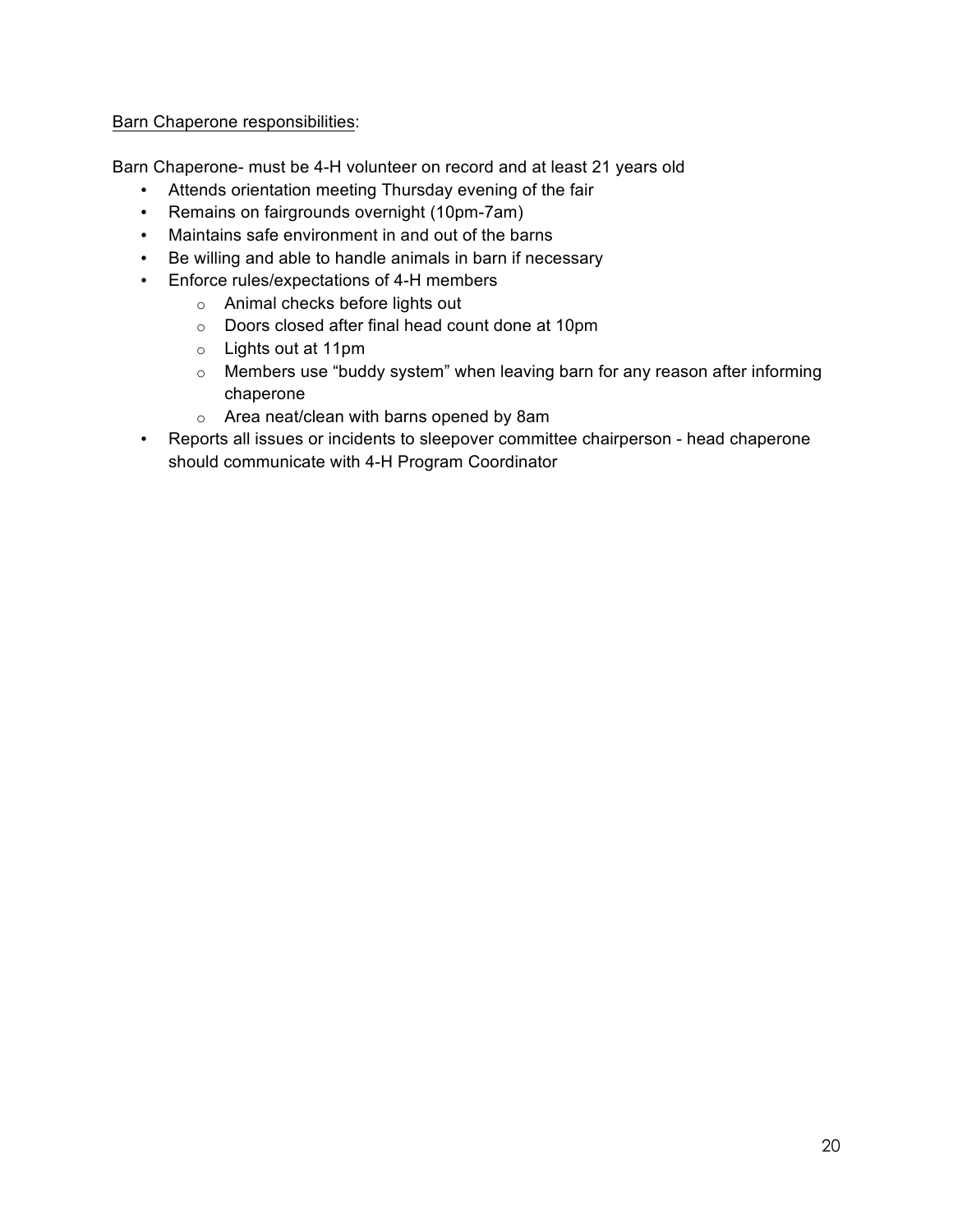## **CALENDAR of FAIRBOARD EVENTS**

This is a **guide** to use when planning your year and can be altered as needed *Each Committee also has a calendar guideline found in the Committee Outline*

#### **October:**

Awards dinner and Annual meeting:

Saturday after Columbus Day:10/19 /19; 10/17/20

- Vote in New Board Directors and Advisors
- Presentation and Recognition of outgoing year's Advisors
- Present Budget for upcoming year

Before the November Fairboard meeting:

Orientation/ Fair Board Professional Development and Team Building Activity

- Food provided (differs year to year- decided at wrap-up meeting by previous fairboard)
- Introductions and Ice Breaker
- Pledges
- Fair Board Handbook
	- Explanation of Constitution and By-laws<br>• Explanation of opportunities duties and
	- Explanation of opportunities, duties and responsibilities of Officers
	- Explanation of opportunities, duties and responsibilities of Committees<br>• Explanation of opportunities duties and responsibilities of Advisors
	- Explanation of opportunities, duties and responsibilities of Advisors
- Other Activities
- Reflection
- Adjourn
	- **November:**
- Roll Call
- Nomination and Election of Officers
- Review Duties and Responsibilities for Committees and Number of Slots
	- Some officers are automatically on certain committees<br>• Officers serve as Chairs of their designated committee
	- Officers serve as Chairs of their designated committee
- Pick Committees
- Pick Advisors for Executive Committee
- Decide on Holiday Party: who brings what if there is a present swap and amount to spend on gift
- E-mail and Phone List for Directors, Advisors and Educator
	- Importance of Effective Communication
	- Facebook Fairboard Facebook page

#### **December:**

- Roll Call
- First Committee Meeting and Reports
	- All Committees meet briefly to
		- review responsibilities
		- discuss communication
		- plan their calendars- committees often meet on extra planning days outside of the monthly Fairboard business meeting
- Homework- Think of Fair Theme
- Holiday Party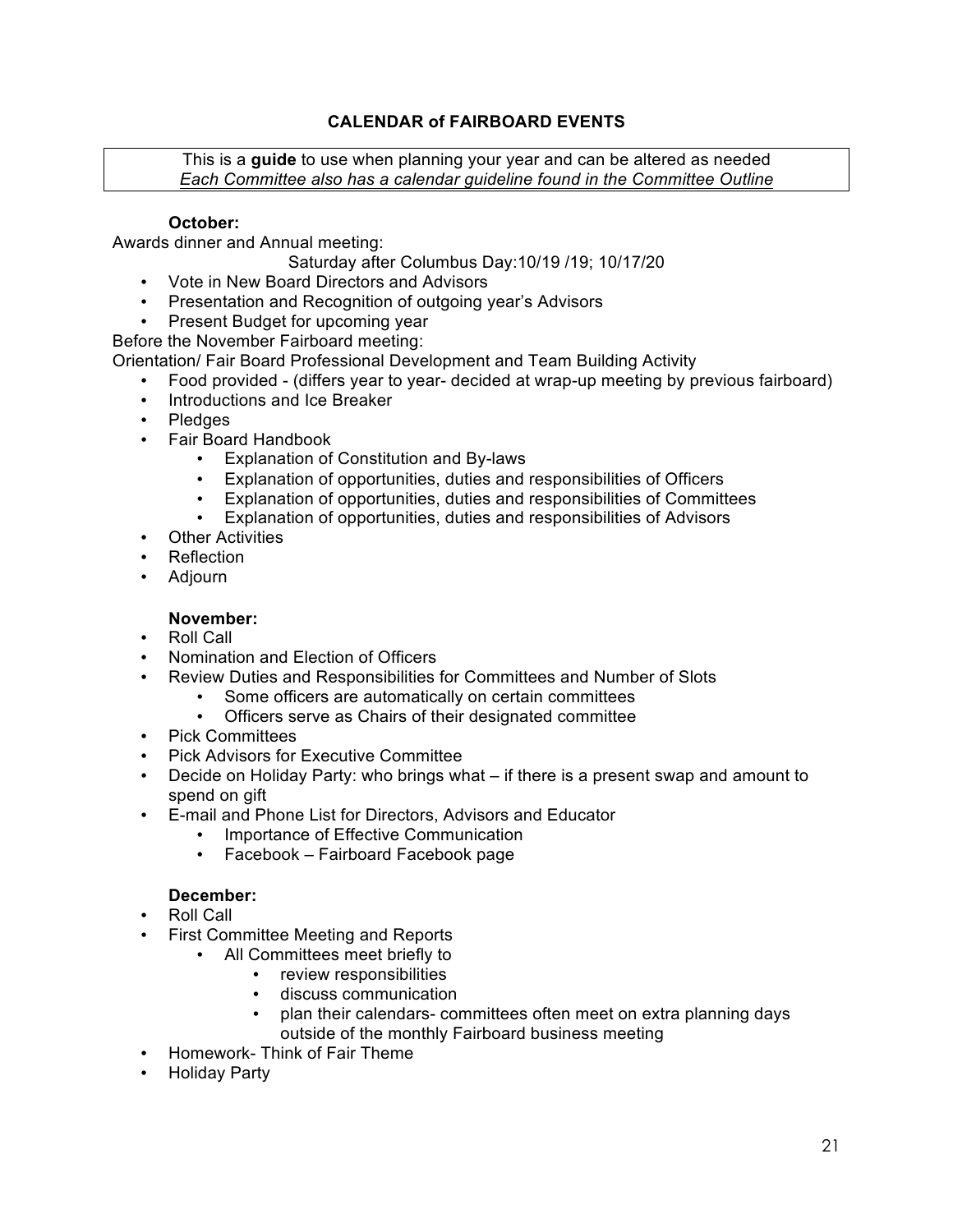#### **January:**

- Roll Call
- Vote on Fair Theme
- Committee Reports
	- Kick-off dinner skit committee selected
		- Create Skit or video explaining how-to of selling ads and sponsorships
- Discuss fundraisers for the year and set dates- select fundraising committee

#### **February:**

- Roll Call
- Committee Reports

#### **March:**

- Roll Call
- Committee Reports
- Pick Fair book dedication
- Committees return to Kitchen committee the amount of gift certificates needed to be used during the fair

## **April:**

- Roll Call
- Committee Reports
- Pick t-shirt committee
- Vote on fair book cover contest
- Remind everyone of Fairboard picture next meeting

## **May:**

- Roll Call
- Committee Reports
- Take Fairboard picture

#### **June:**

- Roll Call
- Committee Reports
- Plan July meeting BBQ (2 meetings in July)
- Pick barn dance committee
- Sleep-over Application Committee chosen
- Dates for Orange Fence and goat set-up set

#### **July:**

First meeting (2nd Wednesday of month) is BBQ/party

- Roll Call
- Committee Reports-finalizing plans
- Second meeting (4th Wednesday of month)
	- Roll Call
	- Committee Reports
	- Kitchen clean up
	- Emergency Plan review with Fairboard